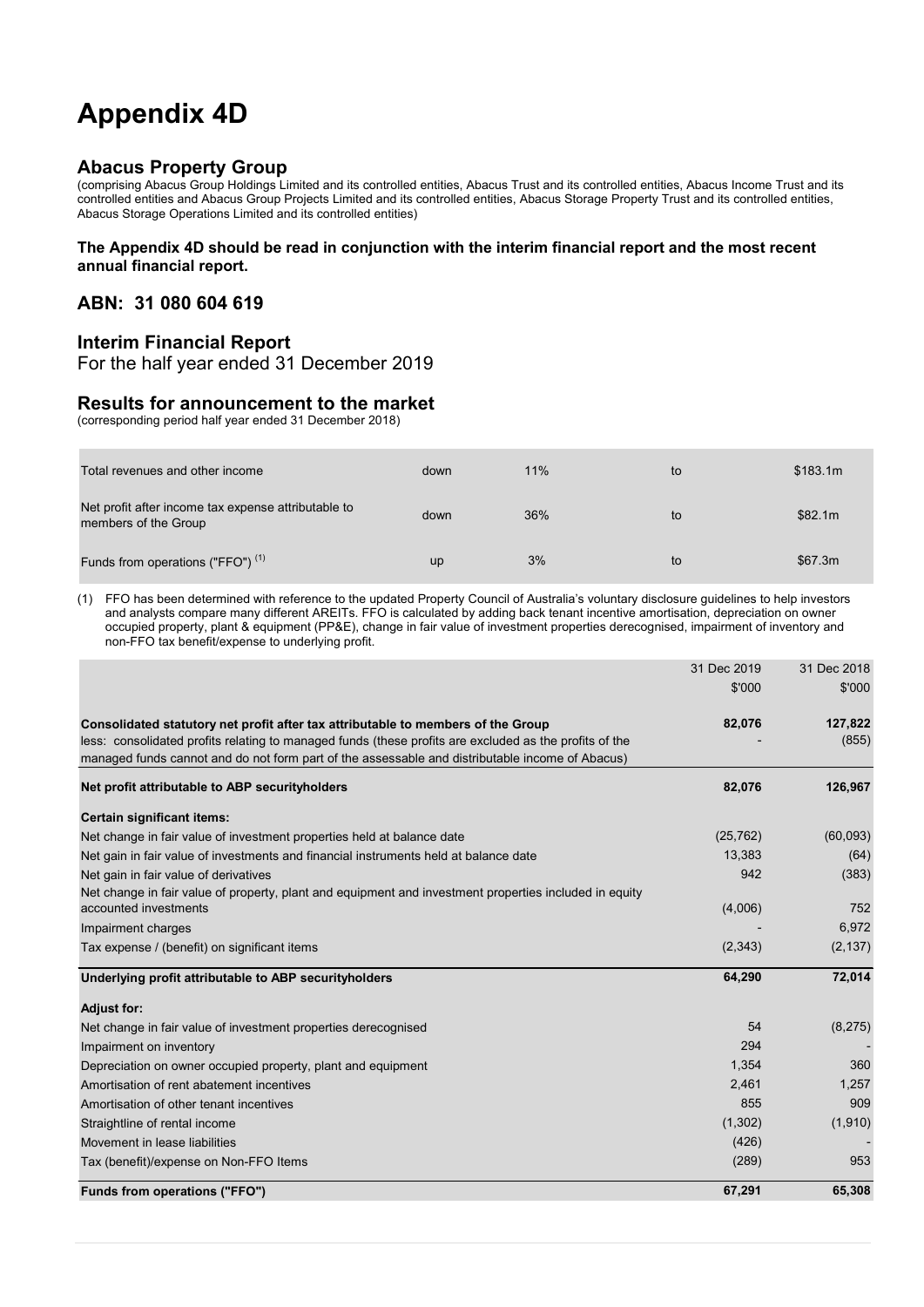|                                                                                                  | 31 Dec 2019  | 31 Dec 2018          |
|--------------------------------------------------------------------------------------------------|--------------|----------------------|
| Basic earnings per security (cents)                                                              | 12.92        | 22.05                |
| Basic underlying earnings per security (cents)                                                   | 10.12        | 12.42                |
| Basic FFO per security (cents)                                                                   | 10.59        | 11.27                |
| Distribution per security (cents - including proposed distribution)                              | 9.45         | 9.25                 |
| Weighted average securities on issue (million)                                                   | 635.2        | 579.7                |
|                                                                                                  |              |                      |
| <b>Distributions</b>                                                                             |              | per stapled security |
| December 2019 half                                                                               | $9.45$ cents |                      |
| This distribution was declared on 13 December 2019 and will be paid on or about 28 February 2020 |              |                      |
| Record date for determining entitlement to the distributions                                     |              | 31 December 2019     |

Refer to the attached announcement for a detailed discussion of the Abacus Property Group's results and the above figures for the half year ended 31 December 2019.

| Details of individual and total distribution payments to security holders                                                        |  | per stapled security | Total   |  |
|----------------------------------------------------------------------------------------------------------------------------------|--|----------------------|---------|--|
| Final June 2019 distribution<br>paid 30 August 2019                                                                              |  | $9.25$ cents         | \$53.7m |  |
| The distributions were paid in full by Abacus Trust, Abacus Income Trust and Abacus Storage Property Trust which do not pay tax, |  |                      |         |  |
| hence there were no franking credits attached.                                                                                   |  |                      |         |  |

|                                      | 31 December 2019 | 30 June 2019 |
|--------------------------------------|------------------|--------------|
| Net tangible assets per security (2) | \$3.41           | \$3.33       |

(2) Net tangible assets per security excludes the external non-controlling interest.

The Group has neither gained or lost control of any entities during the period.

Details of associates and joint venture entities

|                                   | Ownership Interest         |           | Share of net profit/(loss) |             |
|-----------------------------------|----------------------------|-----------|----------------------------|-------------|
|                                   | 31 Dec 2018<br>31 Dec 2019 |           | 31 Dec 2019                | 31 Dec 2018 |
|                                   | %                          | $\%$      | \$'000                     | \$'000      |
| Oasis JV Unit Trust               | 40                         | 40        | 5,749                      | (223)       |
| Fordtrans Pty Ltd (Virginia Park) | 50                         | 50        | 1,408                      | 1,088       |
| Other                             | 25-50                      | $10 - 50$ | 2,745                      | 7,276       |
|                                   |                            |           | $9,902*$                   | $8,141*$    |

\*The equity accounted profits/losses includes a fair value gain of \$4.0 million (December 2018: \$0.8 million loss)

#### **Distribution Reinvestment Plan (DRP)**

The Abacus Property Group DRP allows securityholders to reinvest their distributions into APG securities at the market price. Information on the terms of the DRP is available from our website www.abacusproperty.com.au.

Securityholders wishing to participate in the DRP may lodge their election notice at any time. The record date for determining entitlements to each distribution is also the record date for participation in the DRP for that distribution.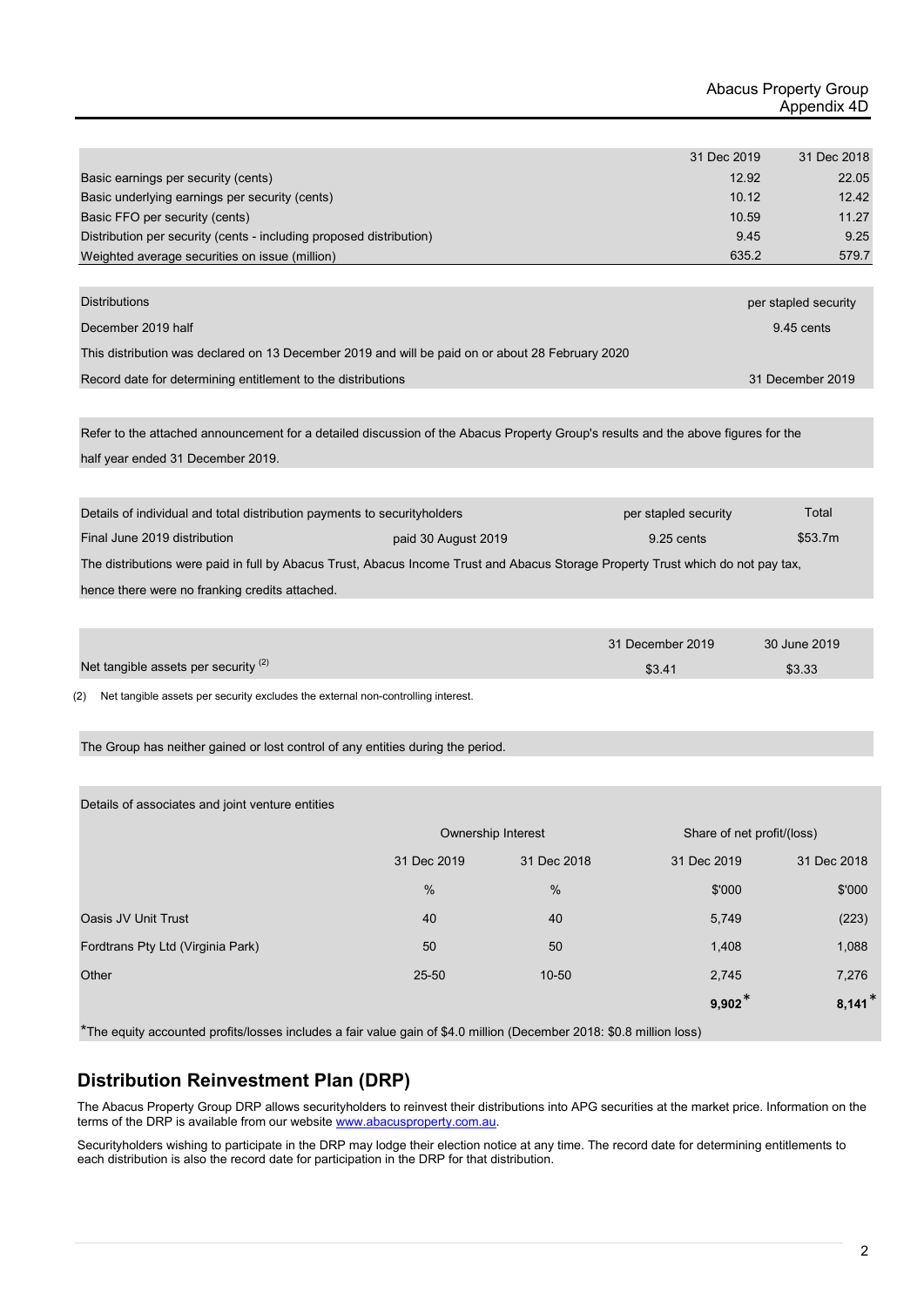# Abacus Property Group ABN 31 080 604 619 Financial Report

For the half year ended 31 December 2019



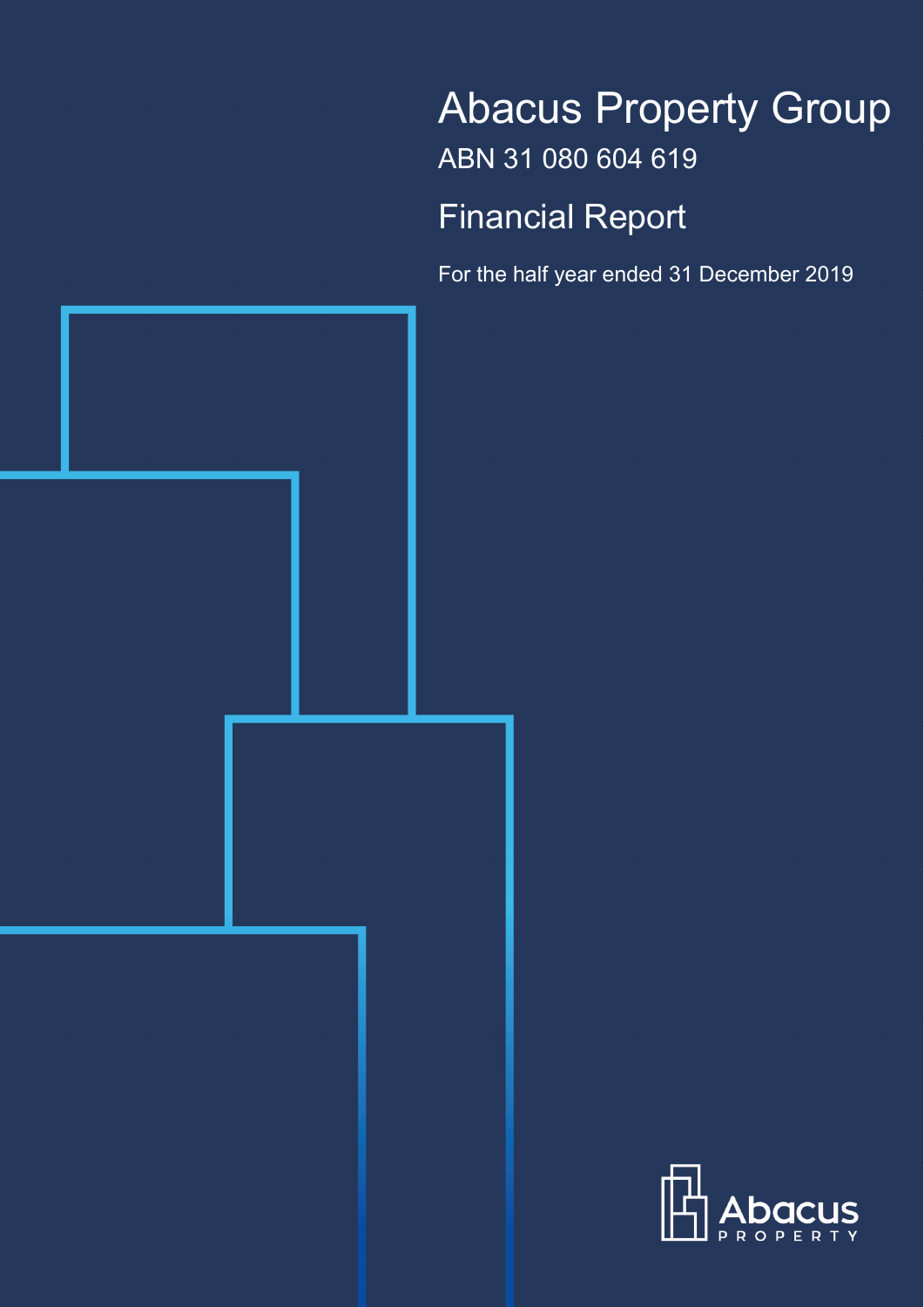### **HALF-YEAR FINANCIAL REPORT**

**31 December 2019** 

#### **Directory**

**Abacus Group Holdings Limited**  ABN: 31 080 604 619

**Abacus Group Projects Limited**  ABN: 11 104 066 104

**Abacus Storage Operations Limited**  ABN: 37 112 457 075

**Abacus Funds Management Limited**  ABN: 66 007 415 590

**Abacus Storage Funds Management Limited**  ABN: 41 109 324 834

**Registered Office Share Registry:**<br>
Level 34, Australia Square **Share Registry:**<br>
Boardroom Pty Ltd Level 34, Australia Square 264-278 George Street Level 12, 225 George St SYDNEY NSW 2000 SYDNEY NSW 2000 Tel: (02) 9253 8600 Tel: 1300 737 760 Fax: (02) 9253 8616 Fax: 1300 653 459 Website: www.abacusproperty.com.au

Perpetual Trustee Company Limited Ernst & Young Level 12 Angel Place 200 George Street 123 Pitt Street Street SYDNEY NSW 2000 SYDNEY NSW 2000

#### **Custodian: Auditor (Financial and Compliance Plan):**

### **CONTENTS**

| <b>DIRECTORS' REPORT</b>                             | $\overline{2}$ |
|------------------------------------------------------|----------------|
| AUDITORS' INDEPENDENCE DECLARATION                   | 6              |
| CONSOLIDATED INCOME STATEMENT                        |                |
| CONSOLIDATED STATEMENT OF OTHER COMPREHENSIVE INCOME | 8              |
| CONSOLIDATED STATEMENT OF FINANCIAL POSITION         | 9              |
| CONSOLIDATED STATEMENT OF CASH FLOW                  | 11             |
| CONSOLIDATED STATEMENT OF CHANGES IN EQUITY          | 12             |
| NOTES TO THE FINANCIAL STATEMENTS                    | 14             |
| DIRECTORS' DECLARATION                               | 31             |
| <b>INDEPENDENT REVIEW REPORT</b>                     | 32             |

It is recommended that this Half-Year Financial Report should be read in conjunction with the Half-Year Financial Report of Abacus Trust, Abacus Group Projects Limited, Abacus Income Trust, Abacus Storage Property Trust and Abacus Storage Operations Limited as at 31 December 2019 and Abacus Property Group's 30 June 2019 Annual Financial Report. It is also recommended that the report be considered together with any public announcements made by the Abacus Property Group in accordance with its continuous disclosure obligations arising under the Corporations Act 2001.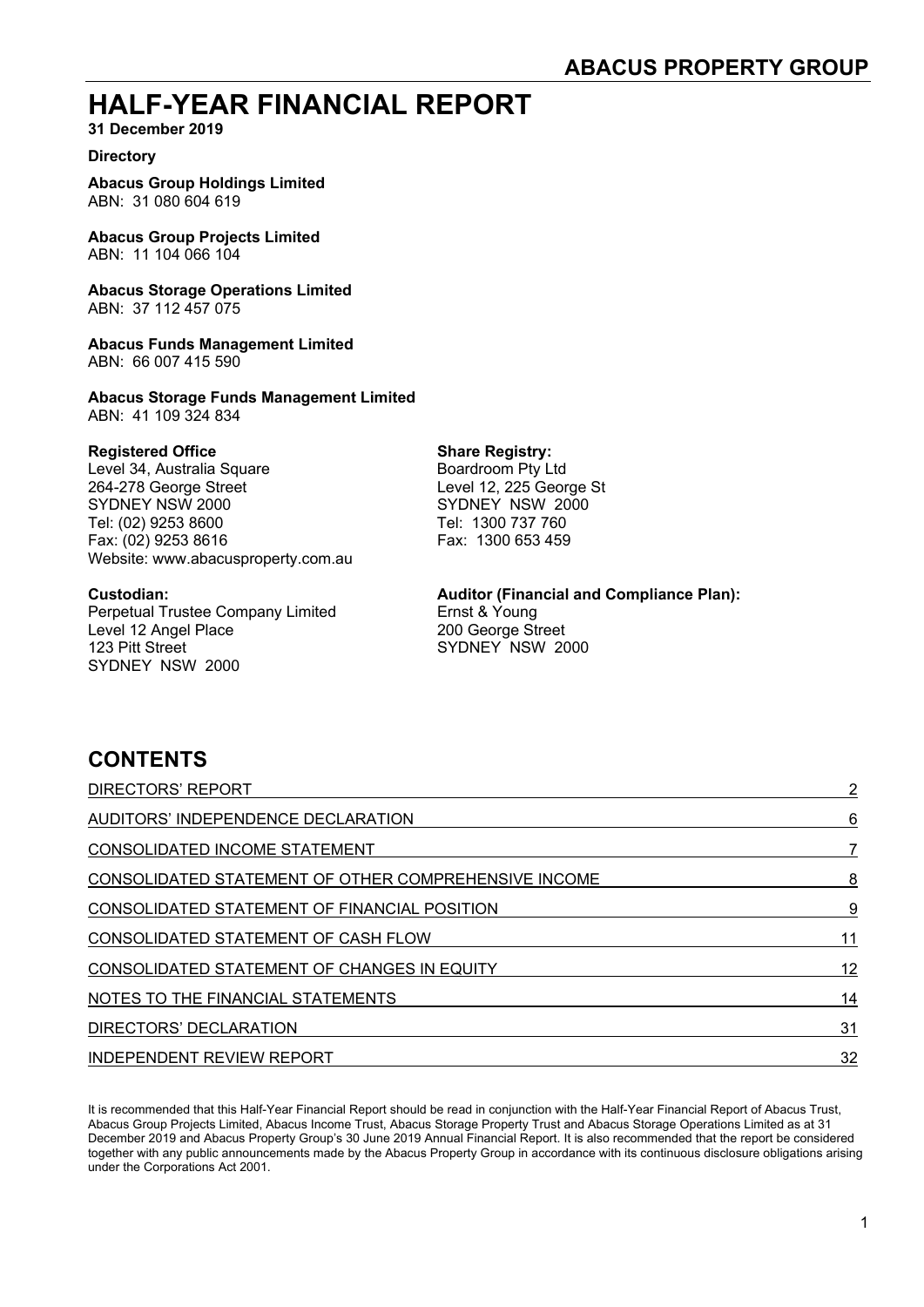**31 December 2019** 

The Directors present their report for the period ended 31 December 2019.

#### **DIRECTORS**

The Directors of Abacus Group Holdings Limited ("AGHL"), Abacus Funds Management Limited ("AFML") - the Responsible Entity of Abacus Trust ("AT") and Abacus Income Trust ("AIT"), Abacus Group Projects Limited ("AGPL"), Abacus Storage Funds Management Limited ("ASFML") - the Responsible Entity of Abacus Storage Property Trust ("ASPT") and Abacus Storage Operations Limited ("ASOL") in office during the half-year and until the date of this report are as follows. Directors were in office for this entire period unless otherwise stated.

| Myra Salkinder       | Chair (Non-executive) (appointed Chair 30 August 2019) |
|----------------------|--------------------------------------------------------|
| <b>Steven Sewell</b> | <b>Managing Director</b>                               |
| <b>Trent Alston</b>  | Non-executive Director (appointed 18 September 2019)   |
| Mark Haberlin        | Non-executive Director (Lead Independent)              |
| <b>Holly Kramer</b>  | Non-executive Director                                 |
| Jingmin Qian         | Non-executive Director                                 |
| John Thame           | Chair (Non-executive) (retired 30 August 2019)         |
|                      |                                                        |

#### **STRUCTURE AND PRINCIPAL ACTIVITIES**

#### *Listed Structure / Entities*

The listed Abacus Property Group is a diversified property group that operates predominantly in Australia. It comprises AGHL, AT, AGPL, AIT, ASPT and ASOL (collectively "Abacus") and its securities trade on the Australian Securities Exchange ("ASX") as ABP. Abacus was listed on the ASX in November 2002 and its market capitalisation was over \$2.3 billion at 31 December 2019. Abacus is included in the S&P/ASX 200 A-REIT index (ASX:XPJ), a sub-index of the S&P/ASX 200 index that contains the listed vehicles classified as A-REITs.

Shares in AGHL, AGPL and ASOL and units in AT, AIT and ASPT have been stapled together so that none can be dealt with without the others and are traded together on the ASX as Abacus securities. An Abacus security consists of one share in AGHL, one unit in AT, one share in AGPL, one unit in AIT, one share in ASOL and one unit in ASPT. A transfer, issue or reorganisation of a share or unit in any of the component parts requires, while they continue to be stapled, a corresponding transfer, issue or reorganisation of a share or unit in each of the other component parts.

AGHL, AGPL and ASOL are companies that are incorporated and domiciled in Australia. AT, AIT and ASPT are Australian registered managed investment schemes. AFML is the Responsible Entity of AT and AIT and ASFML is the Responsible Entity of ASPT. Both AFML and ASFML are incorporated and domiciled in Australia and are wholly-owned subsidiaries of AGHL.

#### *Abacus Property Group Consolidation*

The application of AASB10 by Abacus results in the consolidation of Abacus Hospitality Fund (prior period) and Abacus Wodonga Land Fund (the "Group"). This is due to the combination of Abacus' role as responsible entity, and variable returns from its investment in the funds.

AGHL has been identified as the parent entity of the Group. The financial report of the Group for the half-year ended 31 December 2019 comprise the consolidated financial reports of AGHL and its controlled entities, AT and its controlled entities, AGPL and its controlled entities, AIT and its controlled entities, ASOL and its controlled entities, ASPT and its controlled entities, Abacus Hospitality Fund ("AHF") and its controlled entities and Abacus Wodonga Land Fund ("AWLF").

The principal activities of Abacus that contributed to its earnings during the course of the half-year ended 31 December 2019 included:

- investment in self storage, office and commercial (retail and industrial) properties to derive rental and fee income; and
- participation in property developments to derive interest income and development profits.

These activities are reported in the segment information note.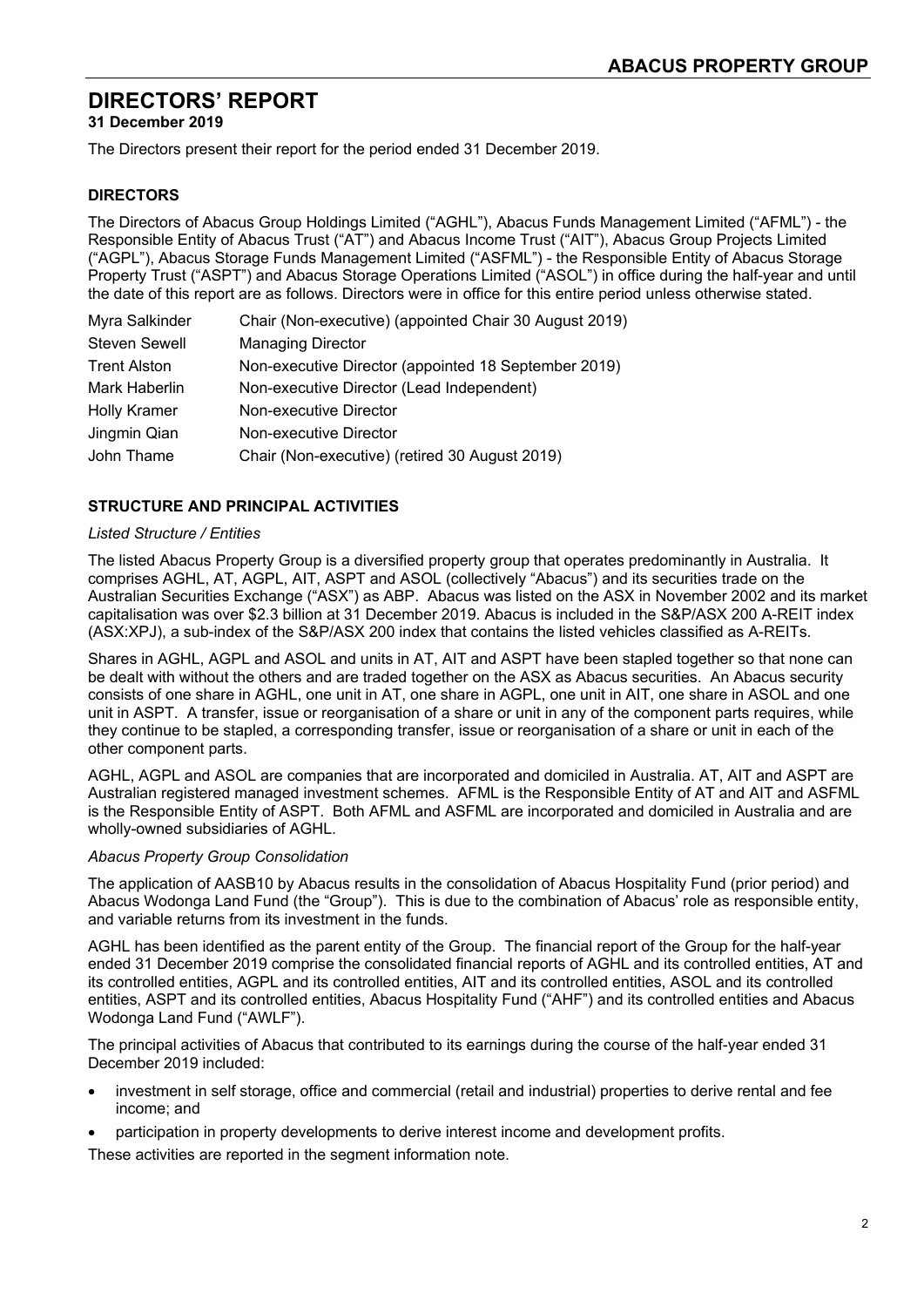**31 December 2019** 

#### **GROUP RESULTS SUMMARY**

The Group earned a statutory net profit excluding external non-controlling interests of \$82.1 million for the halfyear ended 31 December 2019 (December 2018: \$127.8 million). This profit has been calculated in accordance with Australian Accounting Standards. It includes certain significant items that are adjusted to enable securityholders to obtain an understanding of Abacus' funds from operations ("FFO") of \$67.3 million (December 2018: \$65.3 million) and underlying profit of \$64.3 million (December 2018: \$72.0 million).

FFO and underlying profit are derived from the statutory profit and present the results of the ongoing business activities in a way that reflects our underlying performance. FFO and underlying profit are the basis on which distributions are determined.

FFO has been determined with reference to the Property Council of Australia's voluntary disclosure guidelines to help investors and analysts compare Australian real estate organisations. FFO is calculated by adding back tenant incentive amortisation, depreciation on owner occupied property, plant & equipment (PP&E), change in fair value of investment properties derecognised, capital costs, unrealised fair value gains / losses on investment properties, adjustments arising from the effect of revaluing assets / liabilities carried at fair value (such as derivatives, financial instruments and investments), and other non-recurring adjustments deemed significant on account of their nature and non-FFO tax benefit/expense. The consolidated profits / losses which belong to the securityholders of Abacus Hospitality Fund are excluded as these profits cannot and do not form part of the distributable income of Abacus.

The underlying profit has been prepared in accordance with the AICD / Finsia reporting principles and includes change in fair value of investment properties derecognised.

The reconciliation between the Group's statutory profit excluding non-controlling interests, Abacus' underlying profit and FFO is below. This reconciliation has not been reviewed by the Group's auditor.

|                                                                                                                                                                                                                                                                                           | 31 Dec 2019 | 31 Dec 2018 |
|-------------------------------------------------------------------------------------------------------------------------------------------------------------------------------------------------------------------------------------------------------------------------------------------|-------------|-------------|
|                                                                                                                                                                                                                                                                                           | \$'000      | \$'000      |
| Consolidated statutory net profit after tax attributable to members of the Group<br>less: Consolidated profits relating to the managed funds (these profits are excluded as the profits of<br>the managed funds cannot and do not form part of the assessable and distributable income of | 82,076      | 127,822     |
| Abacus)                                                                                                                                                                                                                                                                                   |             | (855)       |
| Net profit attributable to Abacus securityholders                                                                                                                                                                                                                                         | 82,076      | 126,967     |
| Certain significant items:                                                                                                                                                                                                                                                                |             |             |
| Net change in fair value of investment properties held at balance date                                                                                                                                                                                                                    | (25, 762)   | (60,093)    |
| Net change in fair value of investments and financial instruments held at balance date                                                                                                                                                                                                    | 13,383      | (64)        |
| Net change in fair value of derivatives                                                                                                                                                                                                                                                   | 942         | (383)       |
| Net change in fair value of property, plant and equipment and investment properties included in equity                                                                                                                                                                                    |             |             |
| accounted investments                                                                                                                                                                                                                                                                     | (4,006)     | 752         |
| Impairment charges                                                                                                                                                                                                                                                                        |             | 6,972       |
| Net tax benefit on significant items                                                                                                                                                                                                                                                      | (2,343)     | (2, 137)    |
| Underlying profit attributable to Abacus securityholders                                                                                                                                                                                                                                  | 64,290      | 72,014      |
| <b>Adjust for:</b>                                                                                                                                                                                                                                                                        |             |             |
| Net change in fair value of investment properties derecognised                                                                                                                                                                                                                            | 54          | (8, 275)    |
| Impairment on inventory                                                                                                                                                                                                                                                                   | 294         |             |
| Depreciation on owner occupied property, plant and equipment                                                                                                                                                                                                                              | 1.354       | 360         |
| Amortisation of rent abatement incentives                                                                                                                                                                                                                                                 | 2,461       | 1.257       |
| Amortisation of other tenant incentives                                                                                                                                                                                                                                                   | 855         | 909         |
| Straightline of rental income                                                                                                                                                                                                                                                             | (1,302)     | (1,910)     |
| Movement in lease liabilities                                                                                                                                                                                                                                                             | (426)       |             |
| Tax (benefit)/expense on non-FFO Items                                                                                                                                                                                                                                                    | (289)       | 953         |
| Abacus funds from operations ("FFO")                                                                                                                                                                                                                                                      | 67,291      | 65,308      |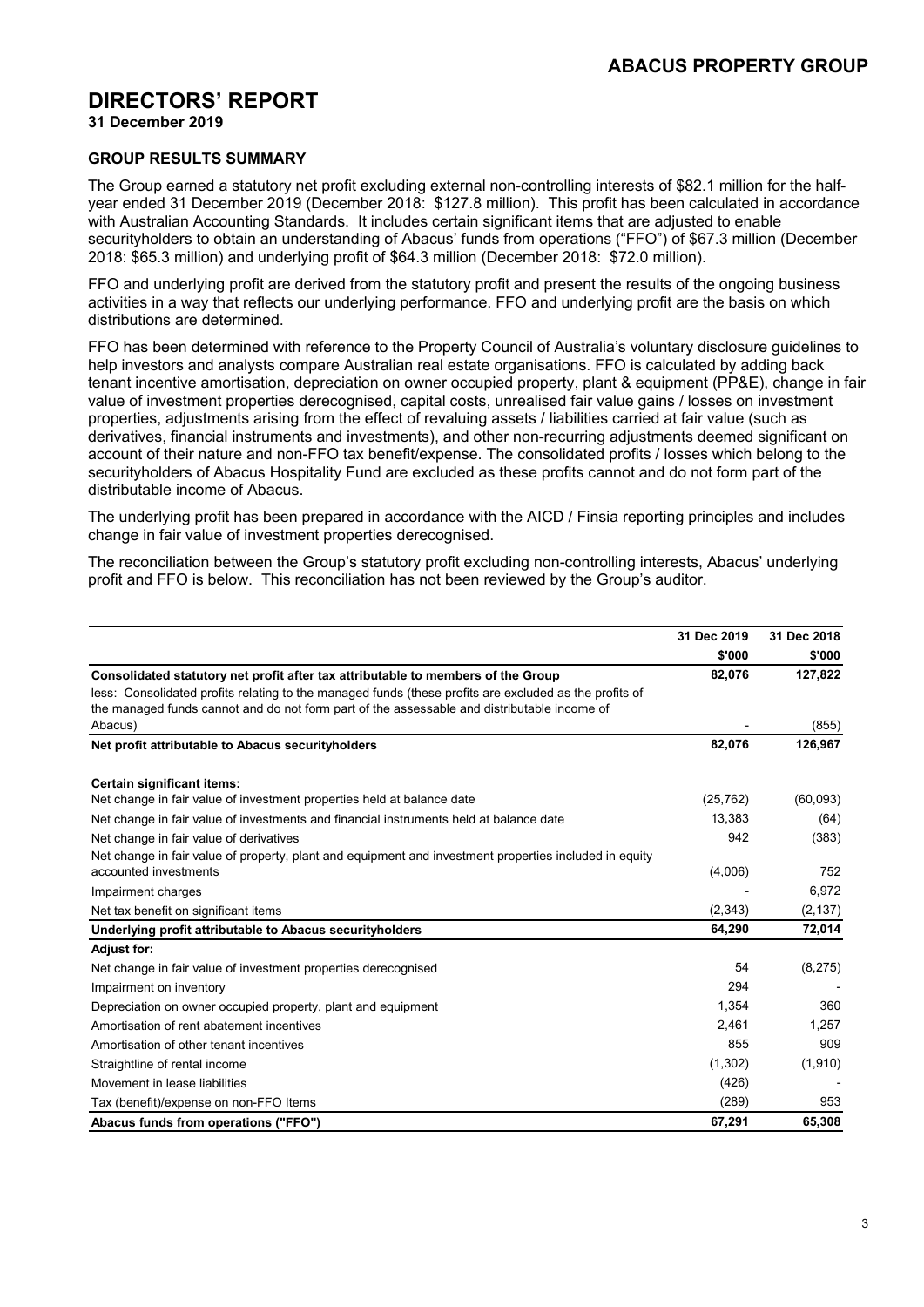#### **GROUP RESULTS SUMMARY (continued)**

|                                                                     | 31 Dec 2019 | 31 Dec 2018 |
|---------------------------------------------------------------------|-------------|-------------|
| Basic earnings per security (cents)                                 | 12.92       | 22.05       |
| Basic underlying earnings per security (cents)                      | 10.12       | 12.42       |
| Basic FFO per security (cents)                                      | 10.59       | 11.27       |
| Distribution per security (cents - including proposed distribution) | 9.45        | 9.25        |
| Weighted average securities on issue (million)                      | 635.2       | 579.7       |

Abacus continued to be a cautious acquirer of new properties. Abacus remains committed that all new acquisitions are backed by strong property fundamentals and present a sound value proposition. Abacus purchased the following properties during the period: 201 Elizabeth Street, Sydney NSW for \$159 million (24% interest) and eight self storage sites in Canning Vale WA, Ellenbrook WA, Joondalup WA, Narellan NSW, Preston NSW, Woonona NSW and Onehunga and Panmure in New Zealand for \$89 million.

The Abacus investment portfolio was revalued at period end which resulted in a gain of \$25.8 million or 1.3% in the six months to 31 December 2019. The investment property portfolio's overall weighted average capitalisation rate tightened 16 basis points from 6.31% to 6.15%. The investment portfolio (including equity accounted properties) is now valued at over \$2.45 billion including \$1.46 billion of commercial properties across 32 assets and \$973 million of storage facilities across 78 assets.

#### **CHANGES IN THE STATE OF AFFAIRS**

The contributed equity of the Group increased \$250.5 million to \$1,849.6 million compared to \$1,599.1 million as at 30 June 2019. In July 2019, Abacus completed a fully underwritten institutional placement of 63.3 million new ordinary stapled securities at an issue price of \$3.95 per stapled security which raised \$250 million. A Security Purchase Plan ("SPP") was also offered in August 2019 to eligible securityholders to apply for up to \$15,000 of new securities at \$3.95 per stapled security. Further securityholders participated in the distribution reinvestment plan during the period.

Total equity increased by \$270.3 million to \$2,235.7 million at 31 December 2019 compared to \$1,965.4 million at 30 June 2019.

#### **DISTRIBUTIONS**

An interim distribution of 9.45 cents per Abacus stapled security was declared on 13 December 2019 which will be paid on 28 February 2020. Distributions are paid on a semi-annual basis.

#### **SIGNIFICANT EVENTS AFTER BALANCE DATE**

On 15 January 2020, Abacus completed the acquisition of an office building at 99 Walker Street, North Sydney NSW for \$311.3 million excluding transaction costs.

Other than as disclosed already in this report and to the knowledge of directors, there has been no matter or circumstance that has arisen since the end of the half-year that has significantly affected, or may affect, the Group's operations in future financial periods, the results of those operations or the Group's state of affairs in future financial periods.

#### **ROUNDING**

The amounts contained in this report and in the half-year financial report have been rounded to the nearest \$1,000 (where rounding is applicable) under the option available to the Group under ASIC Corporations Instrument 2016/191. The Group is an entity to which the instrument applies.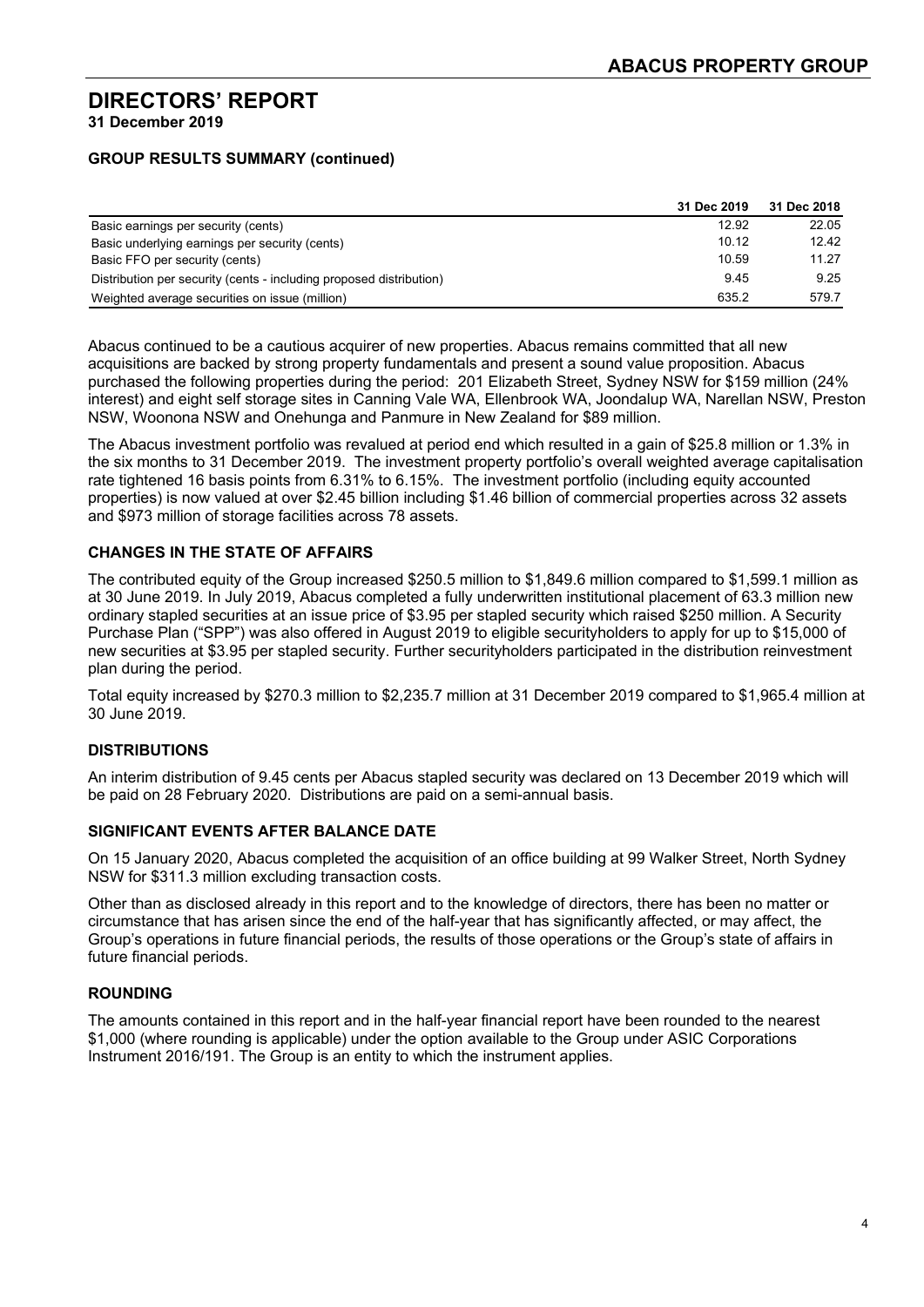**31 December 2019** 

#### **AUDITOR'S INDEPENDENCE DECLARATION**

We have obtained an independence declaration from our auditor, Ernst & Young, and such declaration is set out on page 6.

Signed in accordance with a resolution of the directors. Abacus Group Holdings Limited (ABN 31 080 604 619)

Mallands

Myra Salkinder Steven Sewell Chair **Chair** Managing Director Sydney, 18 February 2020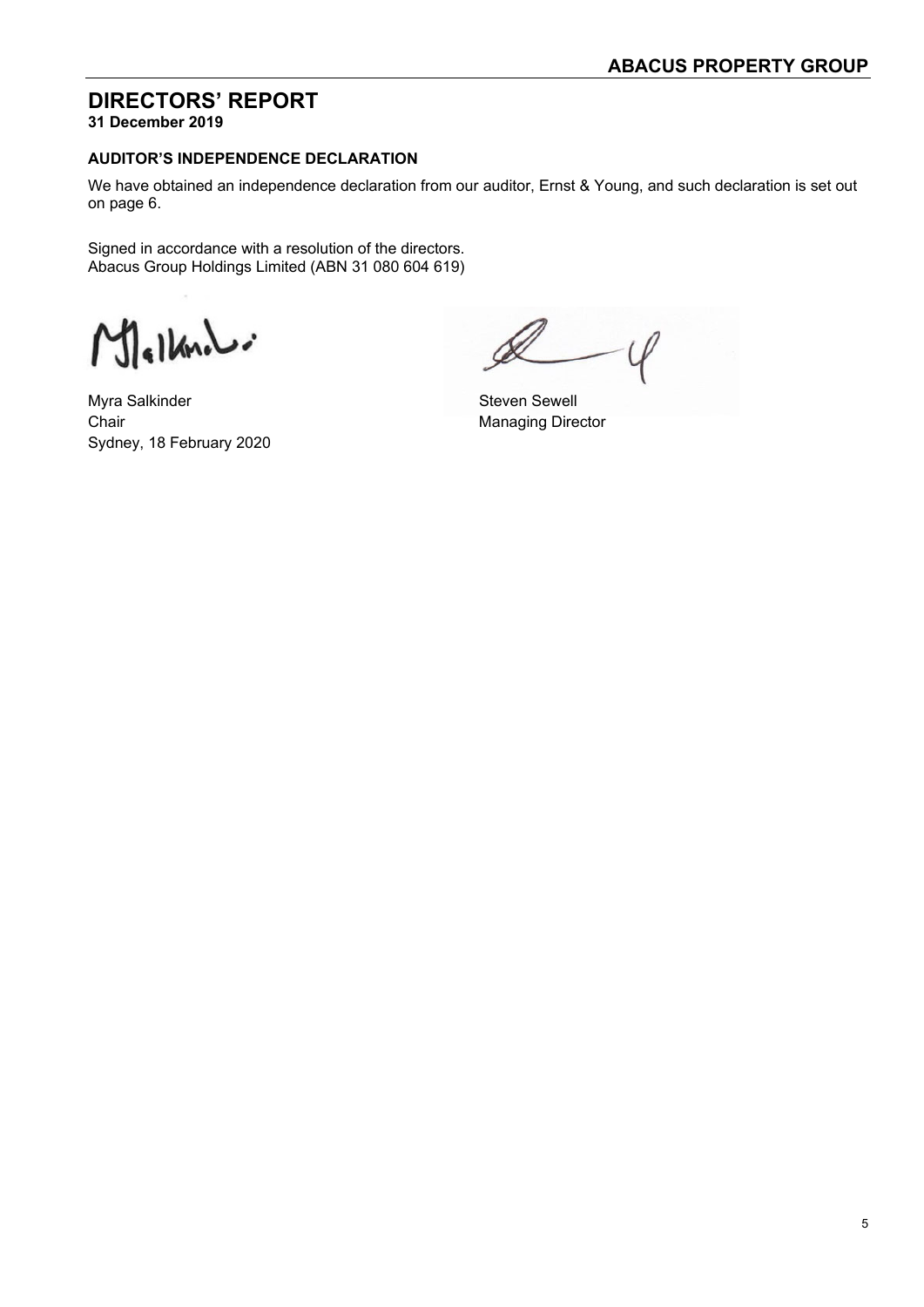

Ernst & Young 200 George Street Sydney NSW 2000 Australia GPO Box 2646 Sydney NSW 2001

Tel: +61 2 9248 5555 Fax: +61 2 9248 5959 ey.com/au

### **Auditor's Independence Declaration to the Directors of Abacus Group Holdings Limited**

As lead auditor for the review of the half-year financial report of Abacus Group Holdings Limited for the half-year ended 31 December 2019, I declare to the best of my knowledge and belief, there have been:

- a) no contraventions of the auditor independence requirements of the *Corporations Act 2001* in relation to the review*;* and
- b) no contraventions of any applicable code of professional conduct in relation to the review.

This declaration is in respect of Abacus Group Holdings Limited and the entities it controlled during the financial period.

 $F$ *(nst*  $\phi$ 

Ernst & Young

Anthony Ewan Partner 18 February 2020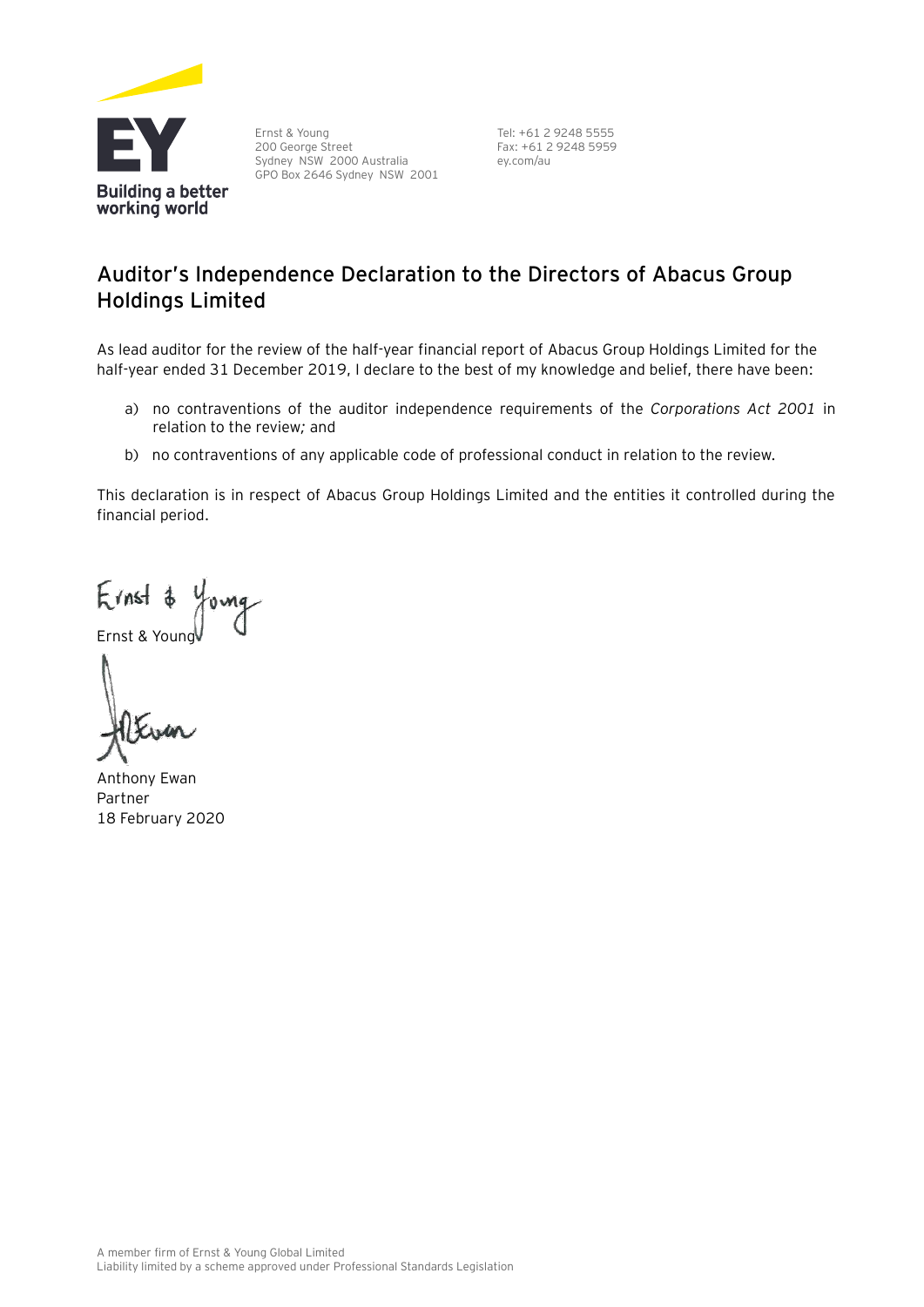### **CONSOLIDATED INCOME STATEMENT**

**HALF-YEAR ENDED 31 DECEMBER 2019** 

|                                                                                    |              | 31 Dec 2019 | 31 Dec 2018 |
|------------------------------------------------------------------------------------|--------------|-------------|-------------|
|                                                                                    | <b>Notes</b> | \$'000      | \$'000      |
| <b>REVENUE</b>                                                                     |              |             |             |
| Rental income                                                                      |              | 91,268      | 86,300      |
| Finance income                                                                     |              | 35,390      | 24,441      |
| Fee income                                                                         |              | 2,774       | 2,720       |
| Sale of inventory                                                                  |              | 15,027      | 22,422      |
| <b>Total Revenue</b>                                                               |              | 144,459     | 135,883     |
| <b>OTHER INCOME</b>                                                                |              |             |             |
| Net change in fair value of investments and financial instruments derecognised     |              | 2,917       | 586         |
| Net change in fair value of investment properties held at balance date             |              | 25,762      | 60,093      |
| Share of profit from equity accounted investments                                  | 5(a)         | 9,902       | 8,141       |
| Other income                                                                       |              | 73          | 451         |
| <b>Total Revenue and Other Income</b>                                              |              | 183,113     | 205,154     |
|                                                                                    |              |             |             |
| Property expenses and outgoings                                                    |              | (32,094)    | (28, 925)   |
| Depreciation and amortisation expense                                              |              | (2,209)     | (1, 272)    |
| Cost of inventory sales                                                            |              | (12,026)    | (13, 545)   |
| Net change in fair value of investment properties derecognised                     |              | (54)        | 8,275       |
| Net change in fair value of investments held at balance date                       |              | (13, 383)   | 64          |
| Net change in fair value of derivatives                                            |              | (942)       | 383         |
| Impairment charges                                                                 |              | (4,760)     | (6, 972)    |
| Finance costs                                                                      |              | (10, 713)   | (13, 979)   |
| Administrative and other expenses                                                  |              | (12, 653)   | (12, 842)   |
| PROFIT BEFORE TAX FROM CONTINUING OPERATIONS                                       |              | 94,279      | 136,341     |
|                                                                                    |              |             |             |
| Income tax expense                                                                 |              | (12, 186)   | (10, 349)   |
| NET PROFIT AFTER TAX FROM CONTINUING OPERATIONS                                    |              | 82,093      | 125,992     |
|                                                                                    |              |             |             |
| <b>Discontinued Operations</b>                                                     |              |             |             |
| Net profit after tax from discontinued operations                                  | 12           |             | 1,679       |
| <b>NET PROFIT AFTER TAX</b>                                                        |              | 82,093      | 127,671     |
|                                                                                    |              |             |             |
| <b>PROFIT ATTRIBUTABLE TO:</b>                                                     |              |             |             |
| Equity holders of the parent entity (AGHL)                                         |              | 3,568       | 21,934      |
| Equity holders of other stapled entities                                           |              |             |             |
| AT members                                                                         |              | 31,035      | 49,441      |
| <b>AGPL members</b>                                                                |              | 2,014       | 591         |
| AIT members                                                                        |              | 3,484       | 3,612       |
| <b>ASPT</b> members                                                                |              | 16,167      | 27,380      |
| ASOL members                                                                       |              | 25,808      | 24,864      |
| <b>Stapled security holders</b>                                                    |              | 82,076      | 127,822     |
| Net profit attributable to external non-controlling interests                      |              | 17          | (151)       |
| <b>NET PROFIT</b>                                                                  |              | 82,093      | 127,671     |
|                                                                                    |              |             |             |
| Basic and diluted earnings per stapled security (cents)                            | 1            | 12.92       | 22.05       |
|                                                                                    |              |             |             |
| Basic and diluted earnings per stapled security from continuing operations (cents) | 1            | 12.92       | 21.37       |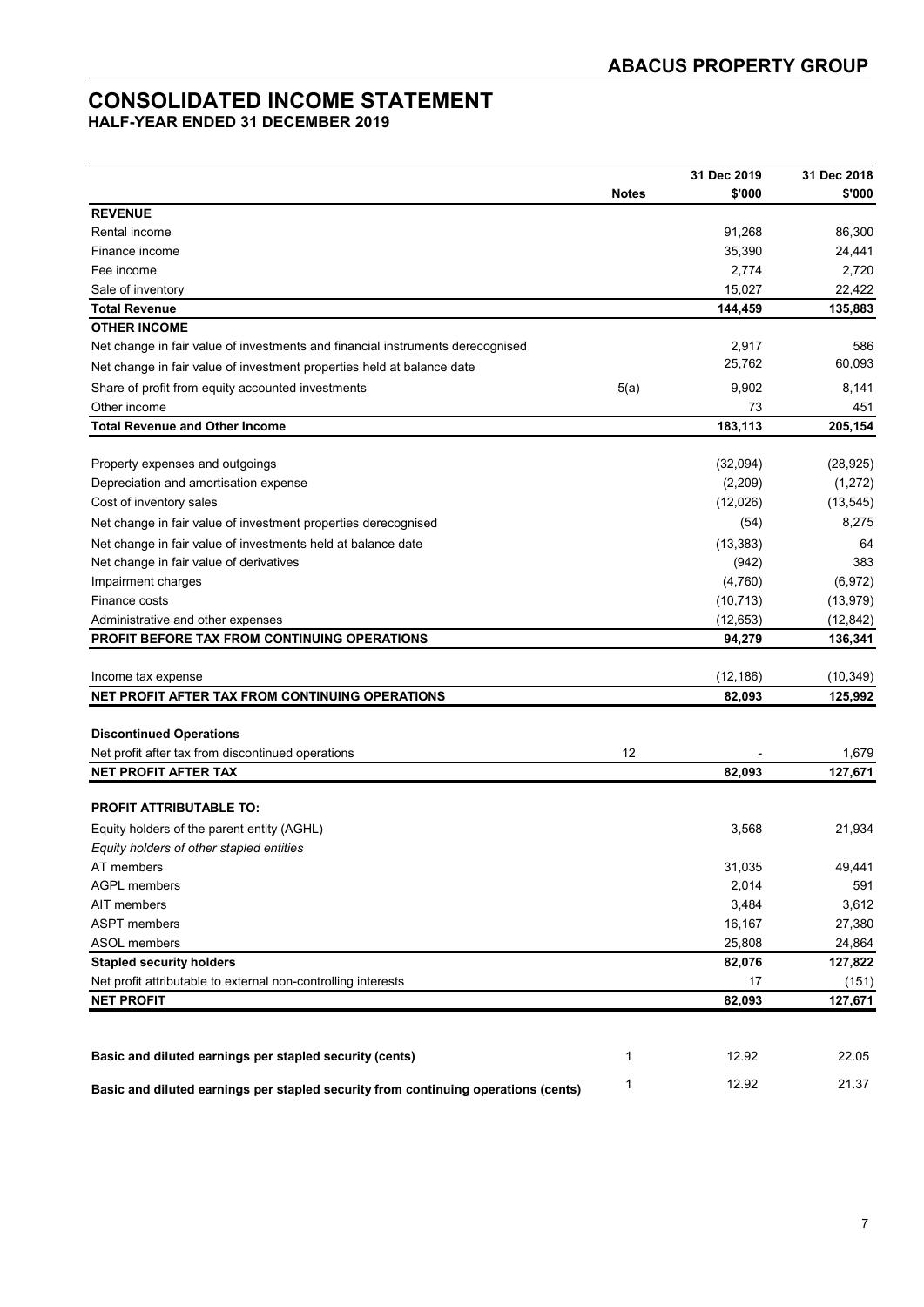#### **CONSOLIDATED STATEMENT OF COMPREHENSIVE INCOME HALF-YEAR ENDED 31 DECEMBER 2019**

|                                                                                                                  | 31 Dec 2019 | 31 Dec 2018<br>\$'000 |
|------------------------------------------------------------------------------------------------------------------|-------------|-----------------------|
|                                                                                                                  | \$'000      |                       |
| <b>NET PROFIT AFTER TAX</b>                                                                                      | 82,093      | 127,671               |
| <b>OTHER COMPREHENSIVE INCOME</b>                                                                                |             |                       |
| Items that may be reclassified subsequently to the income statement                                              |             |                       |
| Foreign exchange translation adjustments, net of tax                                                             | 1.079       | 2,254                 |
| TOTAL COMPREHENSIVE INCOME FOR THE PERIOD                                                                        | 83,172      | 129,925               |
| Total comprehensive income attributable to:                                                                      |             |                       |
| Members of the Group                                                                                             | 83,155      | 130,076               |
| External non-controlling interests                                                                               | 17          | (151)                 |
| TOTAL COMPREHENSIVE INCOME FOR THE PERIOD                                                                        | 83,172      | 129,925               |
| Total comprehensive income / (loss) attributable to members of the Group analysed by<br>amounts attributable to: |             |                       |
| <b>AGHL</b> members                                                                                              | 3,568       | 21,934                |
| AT members                                                                                                       | 31,035      | 49,441                |
| AGPL members                                                                                                     | 2,014       | 591                   |
| AIT members                                                                                                      | 3,484       | 3,612                 |
| <b>ASPT</b> members                                                                                              | 17,171      | 29,599                |
| ASOL members                                                                                                     | 25,883      | 24,899                |
| TOTAL COMPREHENSIVE INCOME AFTER TAX ATTRIBUTABLE<br>TO MEMBERS OF THE GROUP                                     | 83,155      | 130,076               |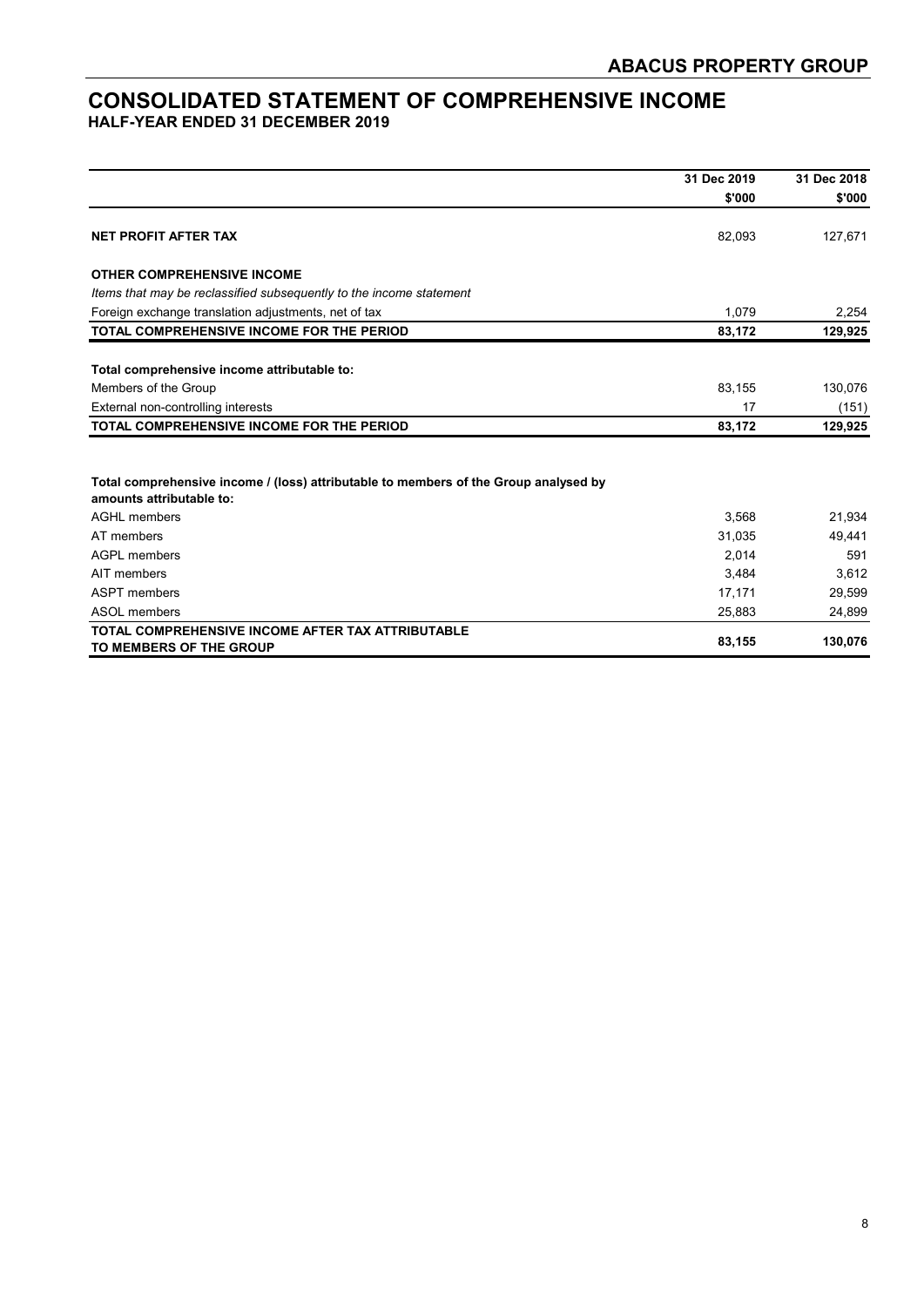### **CONSOLIDATED STATEMENT OF FINANCIAL POSITION**

**AS AT 31 DECEMBER 2019** 

|                                       |                | 31 Dec 2019 | 30 Jun 2019 |
|---------------------------------------|----------------|-------------|-------------|
|                                       | <b>Notes</b>   | \$'000      | \$'000      |
| <b>CURRENT ASSETS</b>                 |                |             |             |
| Investment properties held for sale   | $\overline{c}$ | 6,750       | 78,850      |
| Inventory                             | 3(a)           | 1,655       | 12,800      |
| Property loans                        | 4(a)           | 114,224     | 122,709     |
| Cash and cash equivalents             |                | 146,308     | 89,028      |
| Trade and other receivables           |                | 50,338      | 26,030      |
| Derivatives at fair value             |                | 29          |             |
| Other                                 |                | 3,161       | 3,874       |
| <b>TOTAL CURRENT ASSETS</b>           |                | 322,465     | 333,291     |
|                                       |                |             |             |
| <b>NON-CURRENT ASSETS</b>             |                |             |             |
| Investment properties                 | $\overline{2}$ | 2,306,218   | 1,983,644   |
| Inventory                             | 3(b)           | 45,124      | 45,809      |
| Property loans                        | 4(b)           | 90,884      | 188,323     |
| Equity accounted investments          | 5(b)           | 125,781     | 168,100     |
| Other financial assets                | 4(c)           | 998         | 48,255      |
| Deferred tax assets                   |                | 15,500      | 12,682      |
| Property, plant and equipment         | 10             | 15,465      | 10,548      |
| Derivatives at fair value             |                | 516         |             |
| Intangible assets and goodwill        |                | 32,394      | 32,394      |
| Other                                 |                |             | 4,615       |
| <b>TOTAL NON-CURRENT ASSETS</b>       |                | 2,632,880   | 2,494,370   |
| <b>TOTAL ASSETS</b>                   |                | 2,955,345   | 2,827,661   |
| <b>CURRENT LIABILITIES</b>            |                |             |             |
| Trade and other payables              |                | 79,468      | 73,475      |
| Derivatives at fair value             |                | 20          |             |
|                                       |                | 8,375       | 178         |
| Income tax payable<br>Other           |                | 3,042       | 5,750       |
| <b>TOTAL CURRENT LIABILITIES</b>      |                | 90,905      | 79,403      |
|                                       |                |             |             |
| <b>NON-CURRENT LIABILITIES</b>        |                |             |             |
| Interest-bearing loans and borrowings | 6(a)           | 602,696     | 744,535     |
| Derivatives at fair value             |                | 78          | 16,692      |
| Deferred tax liabilities              |                | 19,398      | 17,976      |
| Other                                 |                | 6,584       | 3,651       |
| TOTAL NON-CURRENT LIABILITIES         |                | 628,756     | 782,854     |
| <b>TOTAL LIABILITIES</b>              |                | 719,661     | 862,257     |
|                                       |                |             |             |
| <b>NET ASSETS</b>                     |                | 2,235,684   | 1,965,404   |
| <b>TOTAL EQUITY</b>                   |                | 2,235,684   | 1,965,404   |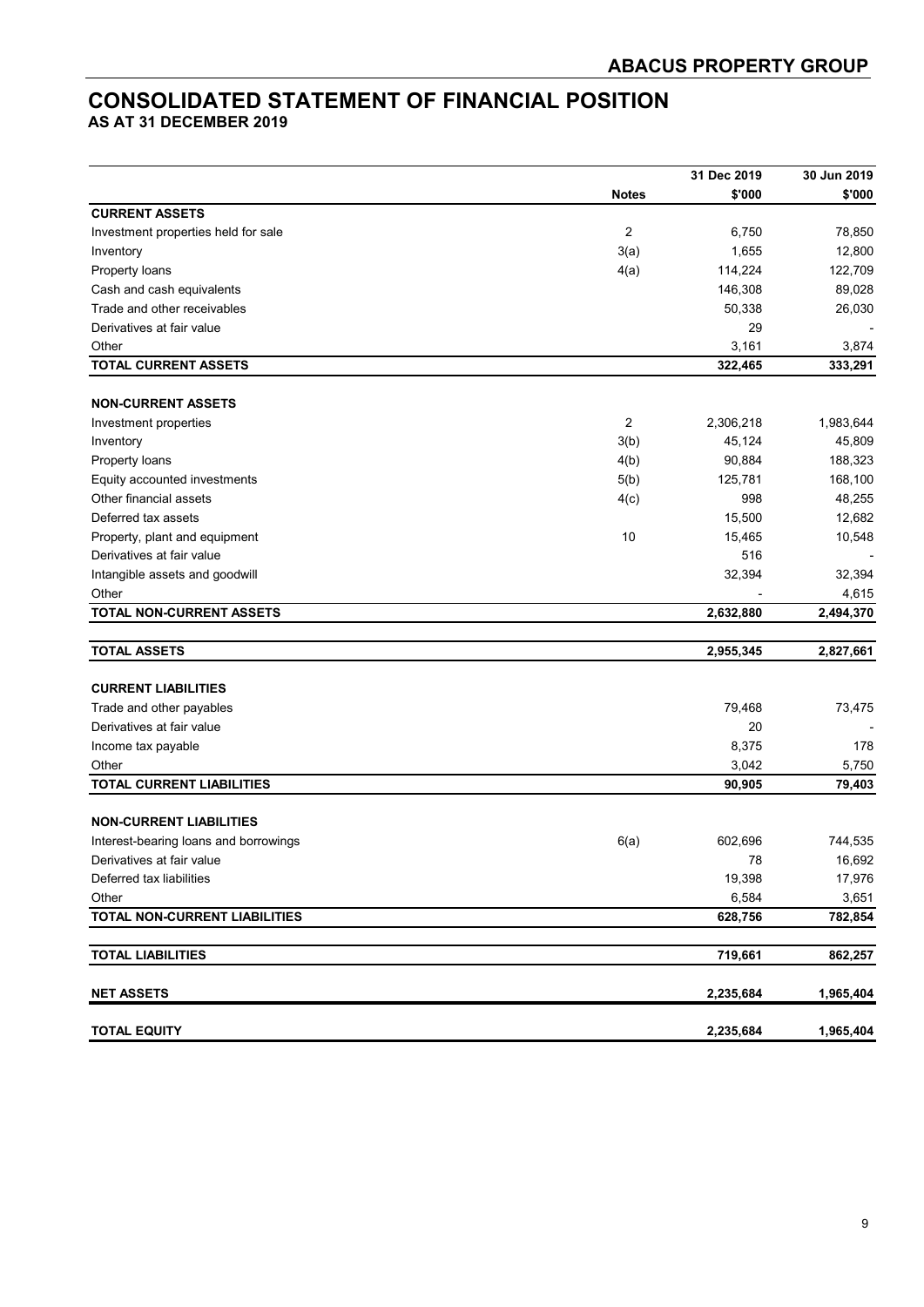### **CONSOLIDATED STATEMENT OF FINANCIAL POSITION (continued) AS AT 31 DECEMBER 2019**

|                                                                 |              | 31 Dec 2019 | 30 Jun 2019 |
|-----------------------------------------------------------------|--------------|-------------|-------------|
|                                                                 | <b>Notes</b> | \$'000      | \$'000      |
| Equity attributable to members of AGHL:                         |              |             |             |
| Contributed equity                                              |              | 404,573     | 349,226     |
| Reserves                                                        |              | 1,720       | 4,020       |
| Retained earnings                                               |              | 183,600     | 180,032     |
| Total equity attributable to members of AGHL:                   |              | 589,893     | 533,278     |
|                                                                 |              |             |             |
| Equity attributable to unitholders of AT:                       |              |             |             |
| Contributed equity                                              |              | 1,065,566   | 944,808     |
| <b>Accumulated losses</b>                                       |              | (89, 295)   | (67, 892)   |
| Total equity attributable to unitholders of AT:                 |              | 976,271     | 876,916     |
|                                                                 |              |             |             |
| Equity attributable to members of AGPL:                         |              |             |             |
| Contributed equity                                              |              | 32,328      | 27,500      |
| Retained earnings                                               |              | 22,918      | 20,904      |
| Total equity attributable to members of AGPL:                   |              | 55,246      | 48,404      |
| Equity attributable to unitholders of AIT:                      |              |             |             |
| Contributed equity                                              |              | 146,228     | 131,538     |
| <b>Accumulated losses</b>                                       |              | (89, 496)   | (89, 800)   |
| Total equity attributable to unitholders of AIT:                |              | 56,732      | 41,738      |
|                                                                 |              |             |             |
| Equity attributable to members of ASPT:                         |              |             |             |
| Contributed equity                                              |              | 167,432     | 124,804     |
| Reserves                                                        |              | 3,779       | 2,782       |
| Retained earnings                                               |              | 48,496      | 37,695      |
| Total equity attributable to members of ASPT:                   |              | 219,707     | 165,281     |
|                                                                 |              |             |             |
| Equity attributable to members of ASOL:                         |              |             |             |
| Contributed equity                                              |              | 33,410      | 21,269      |
| Reserves                                                        |              | 225         | 143         |
| Retained earnings                                               |              | 299,510     | 273,702     |
| Total equity attributable to members of ASOL:                   |              | 333,145     | 295,114     |
| Equity attributable to external non-controlling interest:       |              |             |             |
| Contributed equity                                              |              | 16,445      | 24,805      |
| <b>Accumulated losses</b>                                       |              | (11, 755)   | (20, 132)   |
| Total equity attributable to external non-controlling interest: |              | 4,690       | 4,673       |
|                                                                 |              |             |             |
| <b>TOTAL EQUITY</b>                                             |              | 2,235,684   | 1,965,404   |
| Contributed equity                                              | 8            | 1,849,537   | 1,599,145   |
| Reserves                                                        |              | 5,724       | 6,945       |
| Retained earnings                                               |              | 375,733     | 354,641     |
| Total stapled security holders' interest in equity              |              | 2,230,994   | 1,960,731   |
| Total external non-controlling interest                         |              | 4,690       | 4,673       |
| <b>TOTAL EQUITY</b>                                             |              | 2,235,684   | 1,965,404   |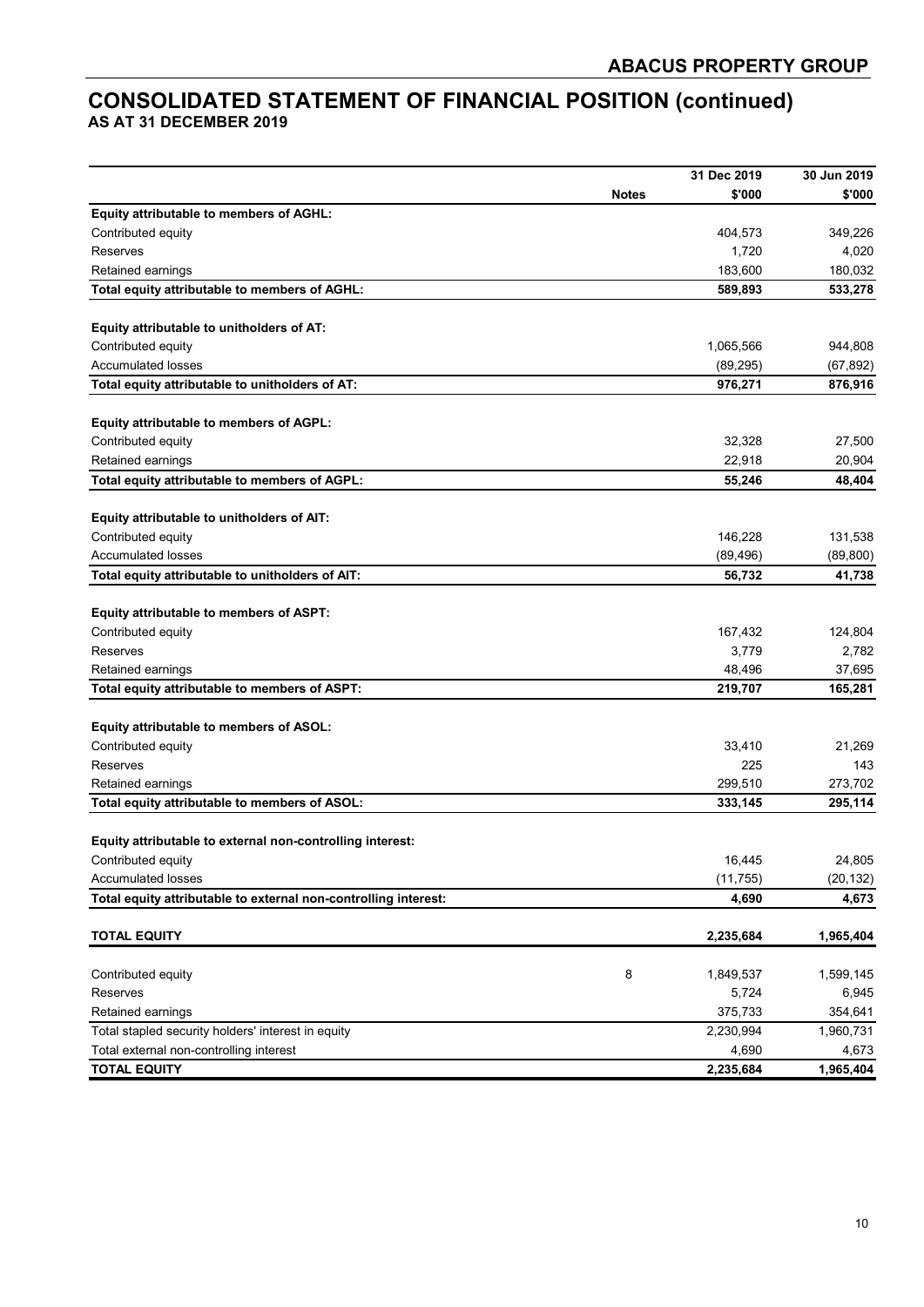### **CONSOLIDATED STATEMENT OF CASH FLOW**

**HALF-YEAR ENDED 31 DECEMBER 2019** 

|                                                                   | 31 Dec 2019 | 31 Dec 2018 |
|-------------------------------------------------------------------|-------------|-------------|
|                                                                   | \$'000      | \$'000      |
| <b>CASH FLOWS FROM OPERATING ACTIVITIES</b>                       |             |             |
| Income receipts                                                   | 158,444     | 125,363     |
| Interest received                                                 | 282         | 957         |
| Distributions received                                            | 1,410       | 78          |
| Income tax paid                                                   | (5,750)     | (24, 561)   |
| Finance costs paid                                                | (9,633)     | (13, 345)   |
| Operating payments                                                | (44, 183)   | (44,482)    |
| Payments for land acquisitions                                    | (2, 234)    | (6, 729)    |
| <b>NET CASH FLOWS FROM OPERATING ACTIVITIES</b>                   | 98,336      | 37,281      |
| <b>CASH FLOWS FROM INVESTING ACTIVITIES</b>                       |             |             |
| Payments for investments and funds advanced                       | (38, 279)   | (13,241)    |
| Proceeds from sale and settlement of investments and funds repaid | 191,357     | 53,994      |
| Purchase of property, plant and equipment                         | (3,026)     | (1, 146)    |
| Disposal of property, plant and equipment                         |             | 82,201      |
| Purchase of investment properties                                 | (282, 137)  | (177, 844)  |
| Disposal of investment properties                                 | 56,542      | 230,417     |
| Payment for other investments and financial assets                |             | (56, 679)   |
| <b>NET CASH FLOWS FROM / (USED IN) INVESTING ACTIVITIES</b>       | (75, 543)   | 117,702     |
| <b>CASH FLOWS FROM FINANCING ACTIVITIES</b>                       |             |             |
| Proceeds from issue of units                                      | 254,312     |             |
| Payment of issue / finance costs                                  | (5,745)     | (591)       |
| Repayment of borrowings                                           | (197, 744)  | (111, 332)  |
| Repayment of principal portion of lease liabilities               | (489)       |             |
| Proceeds from borrowings                                          | 36,919      | 74,873      |
| Distributions paid                                                | (52, 806)   | (51, 697)   |
| NET CASH FLOWS FROM / (USED IN) FINANCING ACTIVITIES              | 34,447      | (88, 747)   |
|                                                                   |             |             |
| <b>NET INCREASE IN CASH AND CASH EQUIVALENTS</b>                  | 57,240      | 66,236      |
| Net foreign exchange differences                                  | 40          | 32          |
| Cash and cash equivalents at beginning of period                  | 89,028      | 103,256     |
| <b>CASH AND CASH EQUIVALENTS AT END OF PERIOD</b>                 | 146,308     | 169,524     |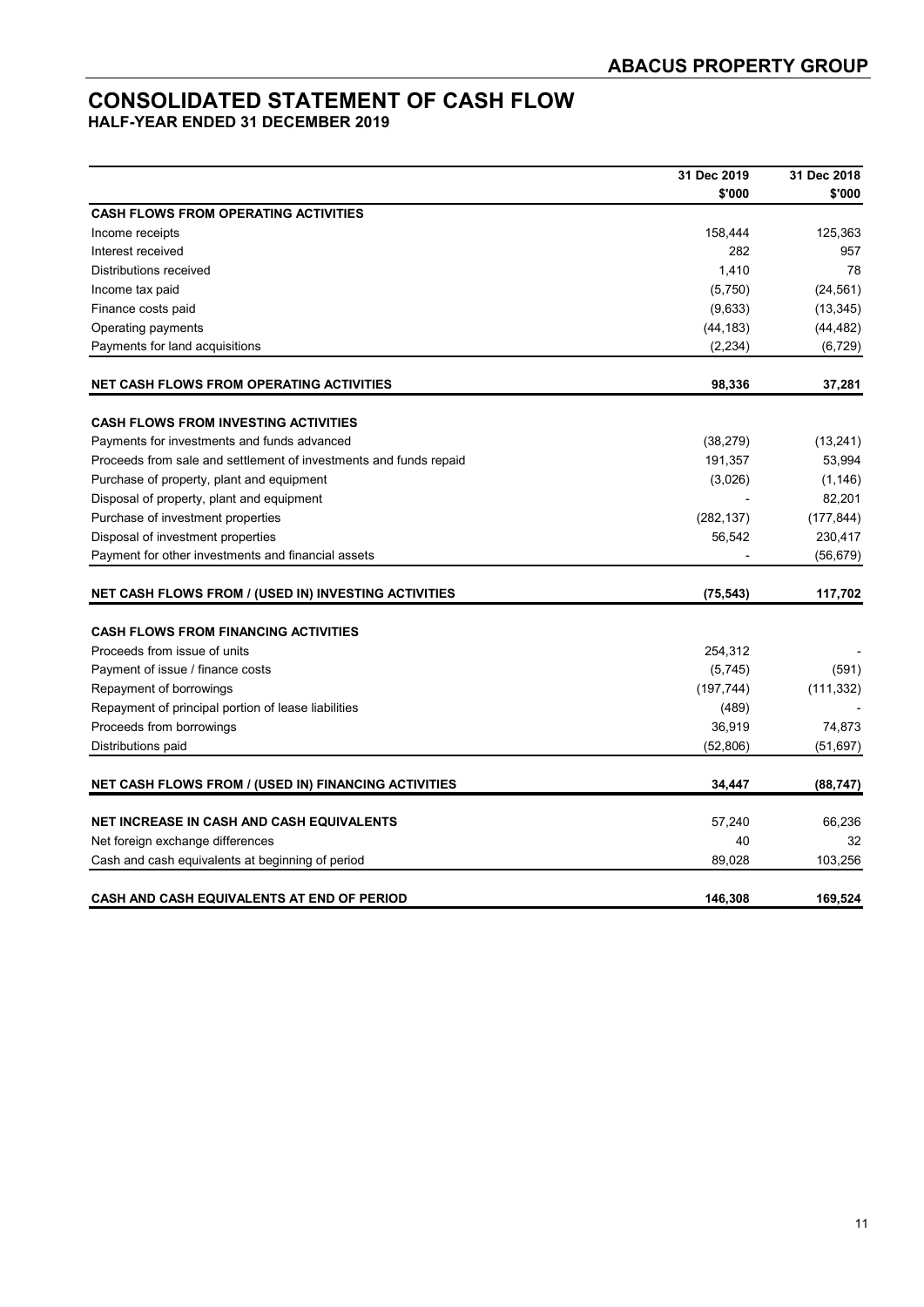### **CONSOLIDATED STATEMENT OF CHANGES IN EQUITY**

**HALF-YEAR ENDED 31 DECEMBER 2019** 

|                                 |               | Attributable to the stapled security holder |                          | <b>External</b>          |                 |                          |               |
|---------------------------------|---------------|---------------------------------------------|--------------------------|--------------------------|-----------------|--------------------------|---------------|
|                                 |               | Foreign                                     |                          |                          |                 |                          |               |
|                                 |               | Asset                                       | currency                 | <b>Employee</b>          |                 | Non-                     |               |
|                                 | <b>Issued</b> | revaluation                                 | translation              | equity                   | <b>Retained</b> | controlling              | Total         |
|                                 | capital       | reserve                                     | reserve                  | benefits                 | earnings        | interest                 | <b>Equity</b> |
| <b>CONSOLIDATED</b>             | \$'000        | \$'000                                      | \$'000                   | \$'000                   | \$'000          | \$'000                   | \$'000        |
| At 1 July 2019                  | 1,599,145     | ٠                                           | 2,925                    | 4,020                    | 354,641         | 4,673                    | 1,965,404     |
| Other comprehensive income      |               | ٠                                           | 1,079                    | $\overline{\phantom{0}}$ |                 | $\overline{\phantom{0}}$ | 1,079         |
| Net income for the period       |               | $\qquad \qquad \blacksquare$                | $\blacksquare$           | ۰                        | 82,076          | 17                       | 82,093        |
| Total comprehensive income for  |               |                                             |                          |                          |                 |                          |               |
| the period                      |               | $\overline{a}$                              | 1,079                    |                          | 82,076          | 17                       | 83,172        |
| Equity raisings                 | 254,312       | $\overline{a}$                              |                          |                          |                 | ۰                        | 254,312       |
| <b>Issue costs</b>              | (5, 575)      | ٠                                           |                          | $\blacksquare$           |                 | -                        | (5, 575)      |
| Distribution reinvestment plan  | 1,655         | ۰                                           | $\blacksquare$           | $\blacksquare$           | $\blacksquare$  | ۰                        | 1,655         |
| Security acquisition rights     |               | ۰                                           | $\overline{\phantom{a}}$ | (2,300)                  |                 | $\overline{\phantom{0}}$ | (2,300)       |
| Distribution to securityholders |               | -                                           |                          |                          | (60, 984)       | -                        | (60, 984)     |
| At 31 December 2019             | 1,849,537     | ٠                                           | 4,004                    | 1,720                    | 375,733         | 4,690                    | 2,235,684     |

|                                      |               | Attributable to the stapled security holder |             |                 |                 |                |               |
|--------------------------------------|---------------|---------------------------------------------|-------------|-----------------|-----------------|----------------|---------------|
|                                      |               |                                             | Foreign     |                 |                 |                |               |
|                                      |               | Asset                                       | currency    | <b>Employee</b> |                 | Non-           |               |
|                                      | <b>Issued</b> | revaluation                                 | translation | equity          | <b>Retained</b> | controlling    | Total         |
|                                      | capital       | reserve                                     | reserve     | benefits        | earnings        | interest       | <b>Equity</b> |
| <b>CONSOLIDATED</b>                  | \$'000        | \$'000                                      | \$'000      | \$'000          | \$'000          | \$'000         | \$'000        |
| At 1 July 2018                       | 1,594,987     | 17,926                                      | 300         | 4,014           | 252,838         | 46,637         | 1,916,702     |
| Impact of changes in accounting      |               |                                             |             |                 |                 |                |               |
| standards                            |               |                                             |             |                 | (11, 150)       | $\blacksquare$ | (11, 150)     |
| Adjusted balance at 1 July 2018      | 1,594,987     | 17,926                                      | 300         | 4,014           | 241,688         | 46,637         | 1,905,552     |
| Other comprehensive income           |               | ٠                                           | 2,254       |                 |                 |                | 2,254         |
| Net income for the period            |               |                                             |             |                 | 127,822         | (151)          | 127,671       |
| Total comprehensive income for       |               |                                             |             |                 |                 |                |               |
| the period                           |               | $\qquad \qquad \blacksquare$                | 2,254       |                 | 127,822         | (151)          | 129,925       |
| Distribution reinvestment plan       | 1,646         |                                             |             |                 |                 |                | 1,646         |
| Security acquisition rights          |               |                                             |             | 889             |                 |                | 889           |
| Distribution to security holders     |               |                                             | ٠           |                 | (53, 631)       | (736)          | (54, 367)     |
| Transfer of reserve (hotel disposal) |               | (17, 926)                                   |             |                 | 17,926          |                |               |
| At 31 December 2018                  | 1,596,633     | ۰                                           | 2,554       | 4,903           | 333,805         | 45,750         | 1,983,645     |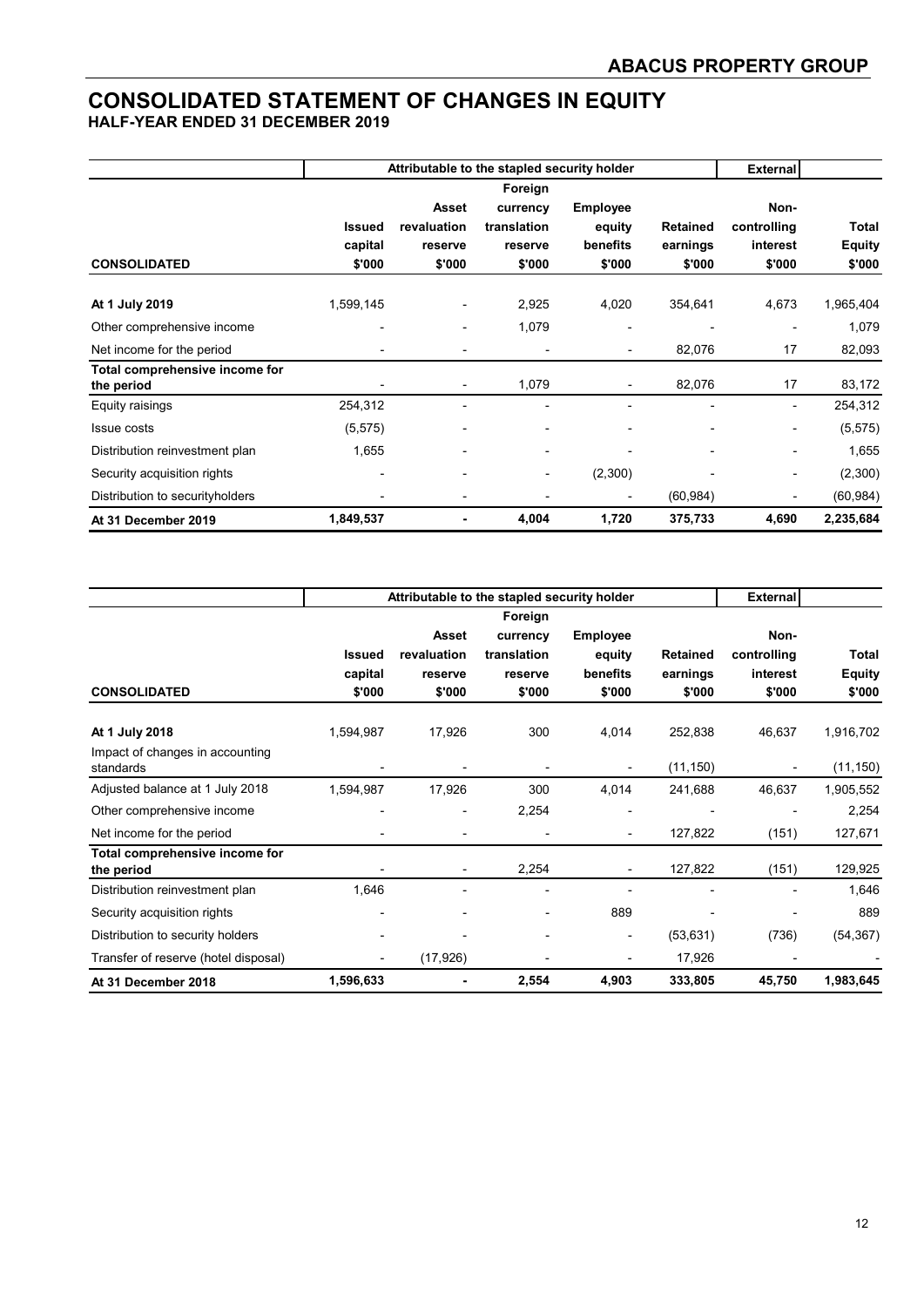#### **CONTENTS 31 DECEMBER 2019**

| Notes to                    | About this report   | Page 14 |
|-----------------------------|---------------------|---------|
| the financial<br>statements | Segment information | Page 15 |

| <b>Results for the</b><br>period       | <b>Operating assets</b><br>and liabilities                       | <b>Capital structure</b><br>and financing<br>costs | <b>Other Items</b>                                      |
|----------------------------------------|------------------------------------------------------------------|----------------------------------------------------|---------------------------------------------------------|
| 1.<br>Earnings per<br>stapled security | 2.<br>Investment<br>properties                                   | 6.<br>Interest bearing<br>loans and<br>borrowings  | 10. Property, plant<br>and equipment                    |
|                                        | 3.<br>Inventory                                                  | 7.<br>Financial<br>instruments                     | 11. Commitments<br>and<br>contingencies                 |
|                                        | 4.<br>Property loans<br>and other<br>financial assets            | 8.<br>Contributed<br>equity                        | Discontinued<br>12.<br>Operations                       |
|                                        | 5.<br>Investments<br>accounted for<br>using the equity<br>method | <b>Distributions</b><br>9.<br>paid and<br>proposed | 13. Summary of<br>significant<br>accounting<br>policies |
|                                        |                                                                  |                                                    | 14. Events after<br>balance sheet<br>date               |

| Signed  | Directors' declaration    | Page 31 |
|---------|---------------------------|---------|
| reports | Independent review report | Page 32 |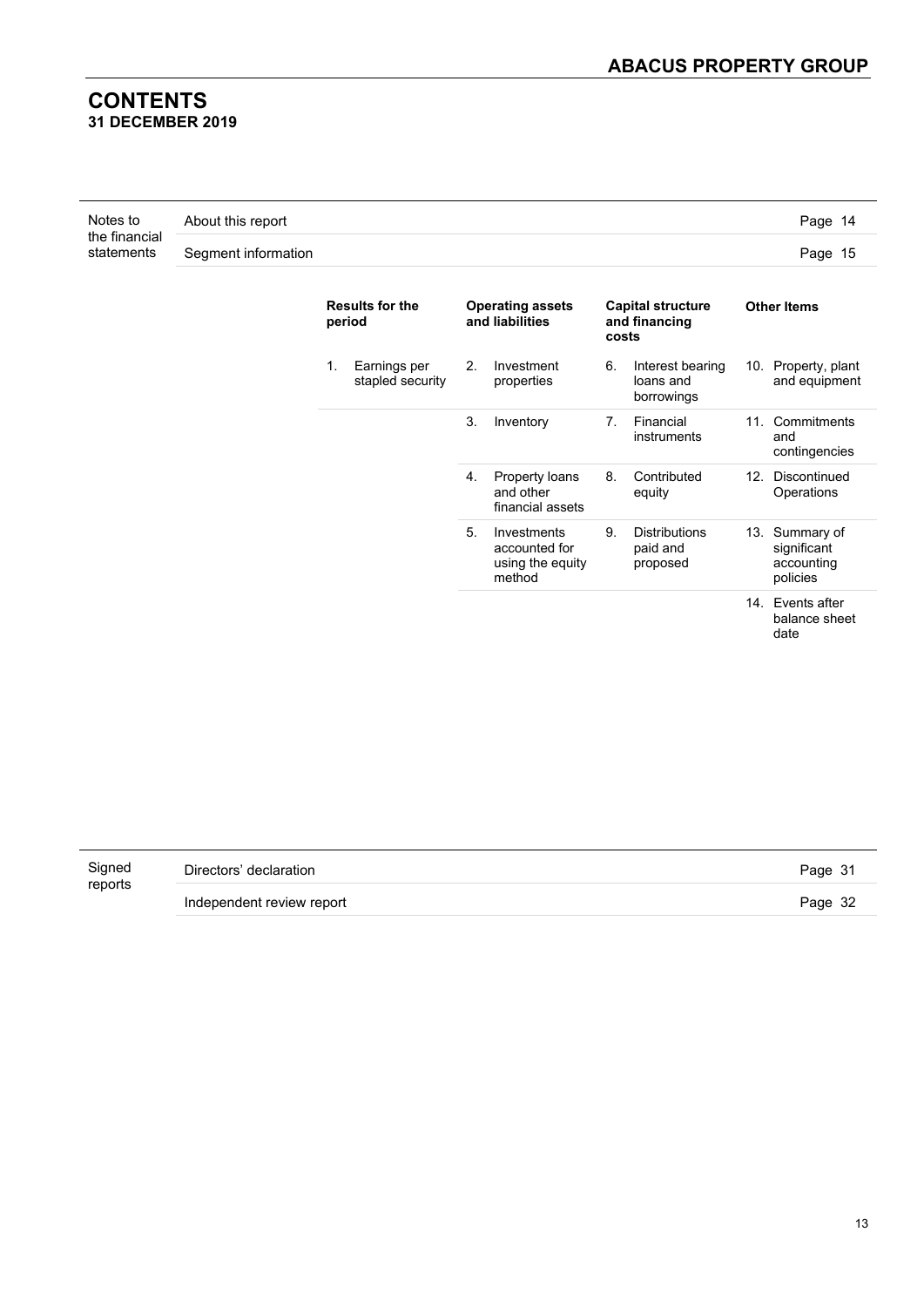#### **NOTES TO THE FINANCIAL STATEMENTS – About this Report 31 DECEMBER 2019**

Abacus Property Group ("APG" or the "Group") is comprised of Abacus Group Holdings Limited ("AGHL") (the nominated parent entity), Abacus Trust ("AT"), Abacus Group Projects Limited ("AGPL"), Abacus Income Trust ("AIT"), Abacus Storage Property Trust ("ASPT") and Abacus Storage Operations Limited ("ASOL"). Shares in AGHL, AGPL and ASOL and units in AT, AIT and ASPT have been stapled together so that neither can be dealt with without the other. The securities trade as one security on the Australian Securities Exchange (the "ASX") under the code ABP.

The financial report of the Group for the half-year ended 31 December 2019 was authorised for issue in accordance with a resolution of the directors on 18 February 2020.

The nature of the operations and principal activities of the Group are described in the Directors' Report.

The Group predominately operates in Australia. Following are the Group's operating segments, which are regularly reviewed by the Chief Operating Decision Maker ("CODM") to make decisions about resources allocation and to assess performance:

- (a) Property Investment: the segment is responsible for the investment in and ownership of commercial, retail, industrial properties and self storage facilities. This segment also includes the equity accounting of coinvestments in property entities not engaged in development and construction projects; and
- (b) Property Development: provides secured lending and related property financing solutions and is also responsible for the Group's investment in joint venture developments and construction projects, which includes revenue from debt and equity investments in joint ventures.

Segment result includes transactions between operating segments which are then eliminated.

The Group has consolidated the Abacus Wodonga Land Fund. The performance of the Fund, which is operated as an externally managed investment scheme, has been classified as within the other segment.

\* The operating segments reported by the Group have changed from the prior period. Accordingly, prior period comparatives have been restated to reflect the change.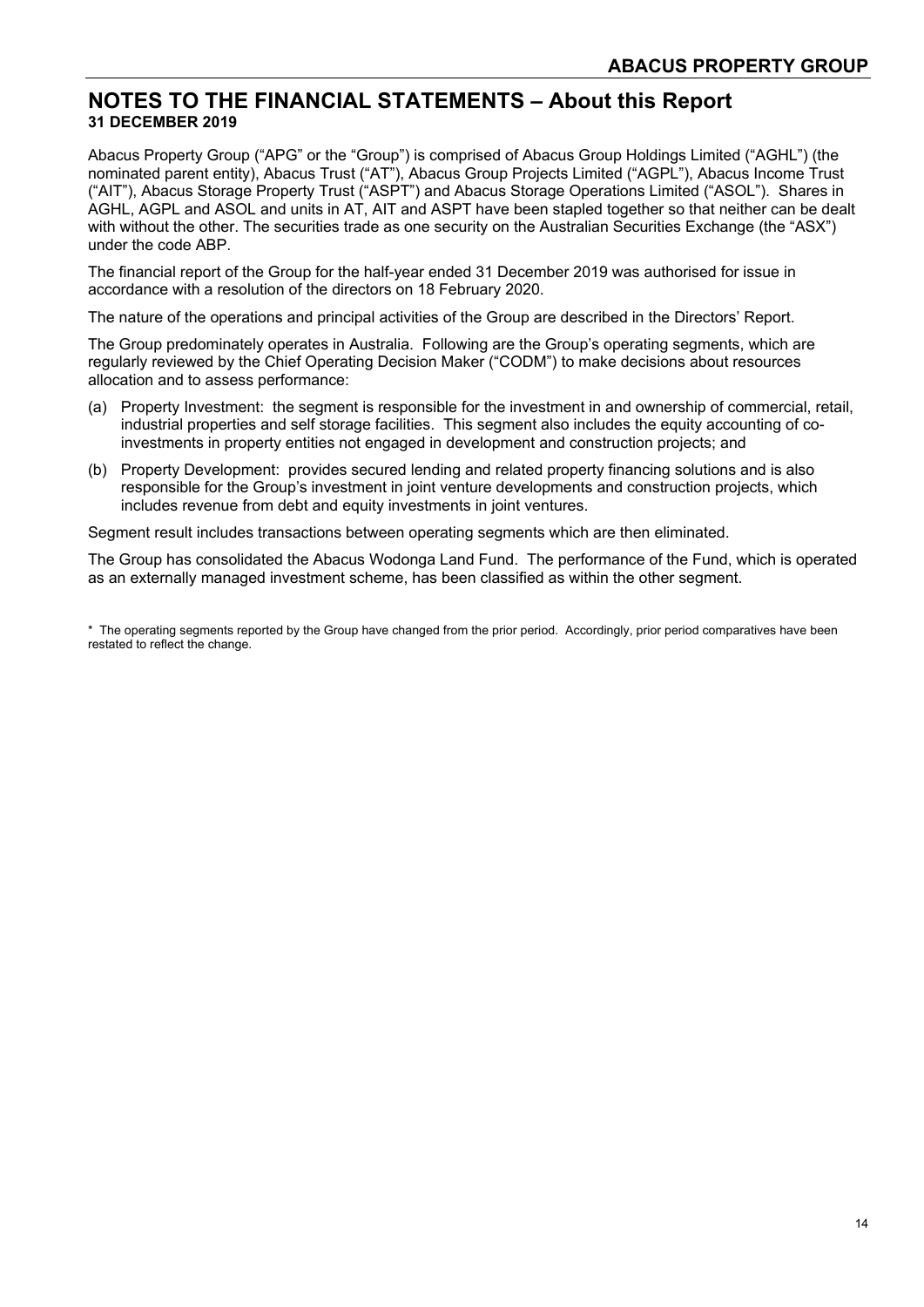#### **NOTES TO THE FINANCIAL STATEMENTS – Segment Information 31 DECEMBER 2019**

|                                                                                | <b>Property Investment</b> |                | Property       |          | <b>Total Group</b> |
|--------------------------------------------------------------------------------|----------------------------|----------------|----------------|----------|--------------------|
|                                                                                | Commercial                 | <b>Storage</b> | Development    | Other    | <b>Segments</b>    |
| Half-year ended 31 December 2019                                               | \$'000                     | \$'000         | \$'000         | \$'000   | \$'000             |
| Revenue                                                                        |                            |                |                |          |                    |
| Rental income                                                                  | 48,439                     | 42,816         |                | 13       | 91,268             |
| Finance income                                                                 |                            |                | 35,218         |          | 35,218             |
| Fee income                                                                     | 2,774                      |                |                |          | 2,774              |
| Sale of inventory                                                              |                            |                | 8,749          | 6,278    | 15,027             |
| Net change in fair value of investments and financial instruments derecognised | 2,917                      |                |                |          | 2,917              |
| Net change in investment properties held at balance date                       | 1,570                      | 24,192         |                |          | 25,762             |
| Share of profit from equity accounted investments                              | $7,097$ <sup>^</sup>       | 476            | 2,329          |          | 9,902              |
| Other income                                                                   | 43                         |                | 30             |          | 73                 |
| Other unallocated revenue                                                      |                            |                |                | 172      | 172                |
| Total consolidated revenue and other income                                    | 62.840                     | 67,484         | 46,326         | 6,463    | 183,113            |
| Property expenses and outgoings                                                | (15, 653)                  | (16, 357)      | $\blacksquare$ | (84)     | (32, 094)          |
| Depreciation and amortisation expense                                          | (1,590)                    | (618)          |                | (1)      | (2, 209)           |
| Cost of inventory sales                                                        |                            |                | (7,838)        | (4, 188) | (12,026)           |
| Net change in fair value of investment properties derecognised                 | (54)                       |                |                |          | (54)               |
| Net change in fair value of investments held at balance date                   | (1, 573)                   | 97             | (11, 907)      |          | (13, 383)          |
| Impairment charges                                                             |                            |                | (2,800)        | (1,960)  | (4,760)            |
| Administrative and other expenses                                              | (8,839)                    |                | (3,788)        | (26)     | (12, 653)          |
| <b>Segment result</b>                                                          | 35,131                     | 50,606         | 19,993         | 204      | 105,934            |
| Net change in fair value of derivatives                                        |                            |                |                |          | (942)              |
| Finance costs                                                                  |                            |                |                |          | (10, 713)          |
| Profit before tax                                                              |                            |                |                |          | 94,279             |
| Income tax expense                                                             |                            |                |                |          | (12, 186)          |
| Net profit for the period                                                      |                            |                |                |          | 82,093             |
| less non-controlling interest                                                  |                            |                |                |          | (17)               |
| Net profit for the period attributable to members of the Group                 |                            |                |                |          | 82,076             |

^ includes fair value gain of \$4.0 million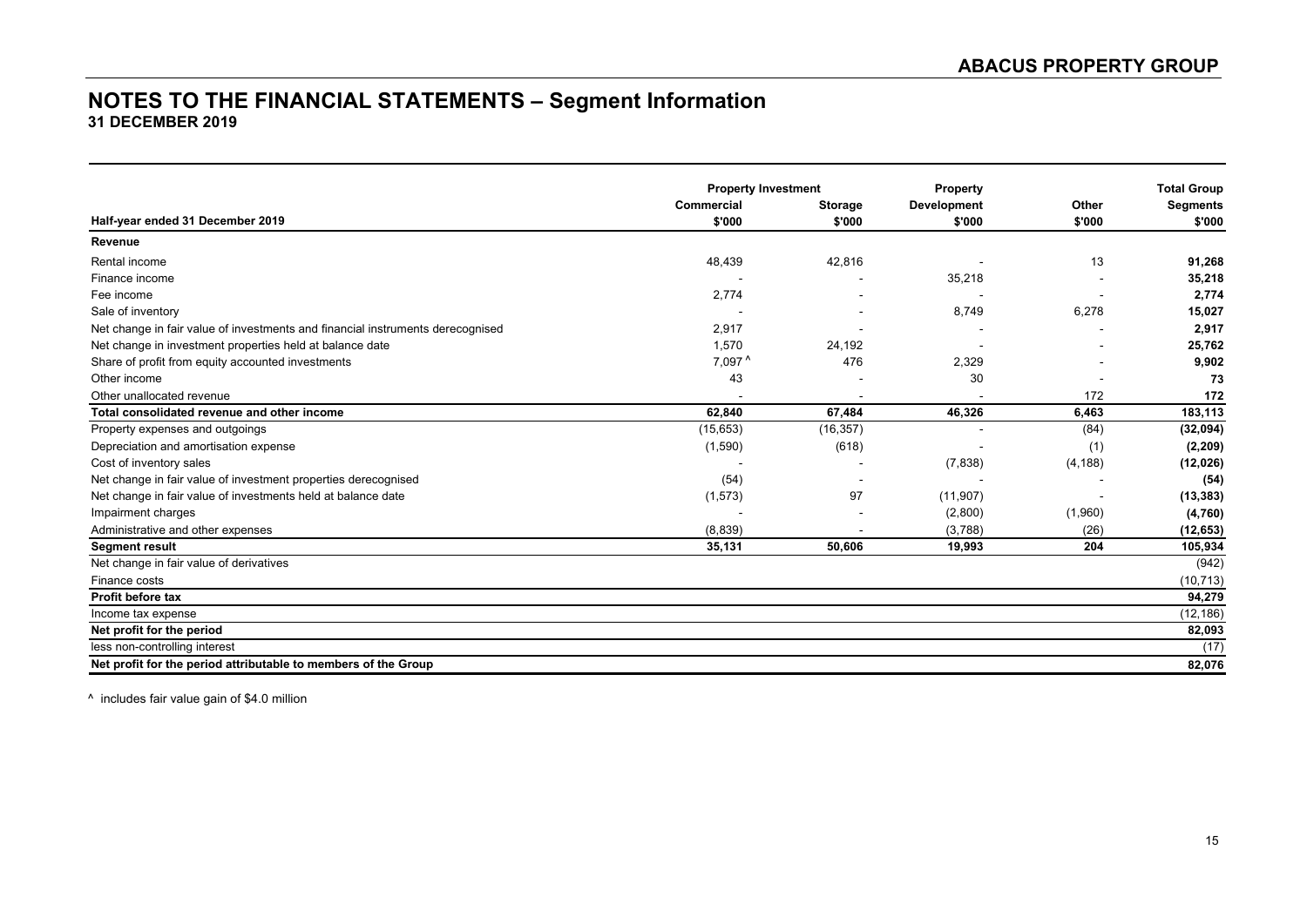### **NOTES TO THE FINANCIAL STATEMENTS – Segment Information (continued) 31 DECEMBER 2019**

|                                                                                                   |                            |                |             |         |                    | Eliminations /           |              |
|---------------------------------------------------------------------------------------------------|----------------------------|----------------|-------------|---------|--------------------|--------------------------|--------------|
|                                                                                                   | <b>Property Investment</b> |                | Property    |         | <b>Total Group</b> | <b>Discontinued</b>      |              |
|                                                                                                   | Commercial                 | <b>Storage</b> | Development | Other   | <b>Segments</b>    | <b>Operations</b>        | Consolidated |
| Half-year ended 31 December 2018                                                                  | \$'000                     | \$'000         | \$'000      | \$'000  | \$'000             | \$'000                   | \$'000       |
| Revenue                                                                                           |                            |                |             |         |                    |                          |              |
| Rental income                                                                                     | 49,382                     | 36,918         |             |         | 86,300             |                          | 86,300       |
| Finance income                                                                                    |                            |                | 24,242      |         | 24,242             |                          | 24,242       |
| Fee income                                                                                        | 6,108                      |                |             |         | 6,108              | (3,388)                  | 2,720        |
| Sale of inventory                                                                                 |                            |                | 15,750      | 6,672   | 22,422             |                          | 22,422       |
| Net change in fair value of investments and financial instruments<br>derecognised                 | 586                        |                |             |         | 586                |                          | 586          |
| Net change in investment properties held at balance date                                          | 16,498                     | 43,595         |             |         | 60,093             |                          | 60,093       |
| Share of profit from equity accounted investments                                                 | 1,889                      | 421            | 5,831       |         | 8,141              |                          | 8,141        |
| Other income                                                                                      | 70                         |                | 381         |         | 451                |                          | 451          |
| Other unallocated revenue                                                                         |                            |                |             | 199     | 199                |                          | 199          |
| Total consolidated revenue and other income                                                       | 74,533                     | 80,934         | 46,204      | 6,871   | 208,542            | (3, 388)                 | 205,154      |
| Net change in fair value of investment properties and property, plant &<br>equipment derecognised | 8,292                      | (17)           |             |         | 8,275              | $\overline{\phantom{a}}$ | 8,275        |
| Net change in fair value of investments held at balance date                                      | 64                         |                |             |         | 64                 |                          | 64           |
| Property expenses and outgoings                                                                   | $(15, 108)^{A}$            | (13, 734)      |             | (83)    | (28, 925)          |                          | (28, 925)    |
| Depreciation and amortisation expense                                                             | (1,029)                    | (241)          |             | (2)     | (1, 272)           |                          | (1, 272)     |
| Cost of inventory sales                                                                           |                            |                | (9,745)     | (3,800) | (13, 545)          |                          | (13, 545)    |
| Impairment charges                                                                                |                            |                | (6, 972)    |         | (6, 972)           |                          | (6, 972)     |
| Administrative and other expenses                                                                 | (8,968)                    |                | (3, 843)    | 352     | (12, 459)          |                          | (12, 459)    |
| <b>Segment result</b>                                                                             | 57,784                     | 66,942         | 25,644      | 3,338   | 153,708            | (3,388)                  | 150,320      |
| Finance costs                                                                                     |                            |                |             |         | (13, 633)          | (346)                    | (13, 979)    |
| Profit before tax                                                                                 |                            |                |             |         | 140,075            | (3,734)                  | 136,341      |
| Income tax expense                                                                                |                            |                |             |         | (10, 349)          |                          | (10, 349)    |
| Net profit for the period from continuing operations                                              |                            |                |             |         | 129,726            | (3,734)                  | 125,992      |
| Net profit after tax from discontinued operations                                                 |                            |                |             |         |                    | 1,679                    | 1,679        |
| Net profit for the period                                                                         |                            |                |             |         | 129,726            | (2,055)                  | 127,671      |
| less non-controlling interest                                                                     |                            |                |             |         | (2, 132)           | 2,283                    | 151          |
| Net profit for the period attributable to members of the Group                                    |                            |                |             |         | 127,594            | 228                      | 127,822      |

^ includes fair value loss of \$0.8 million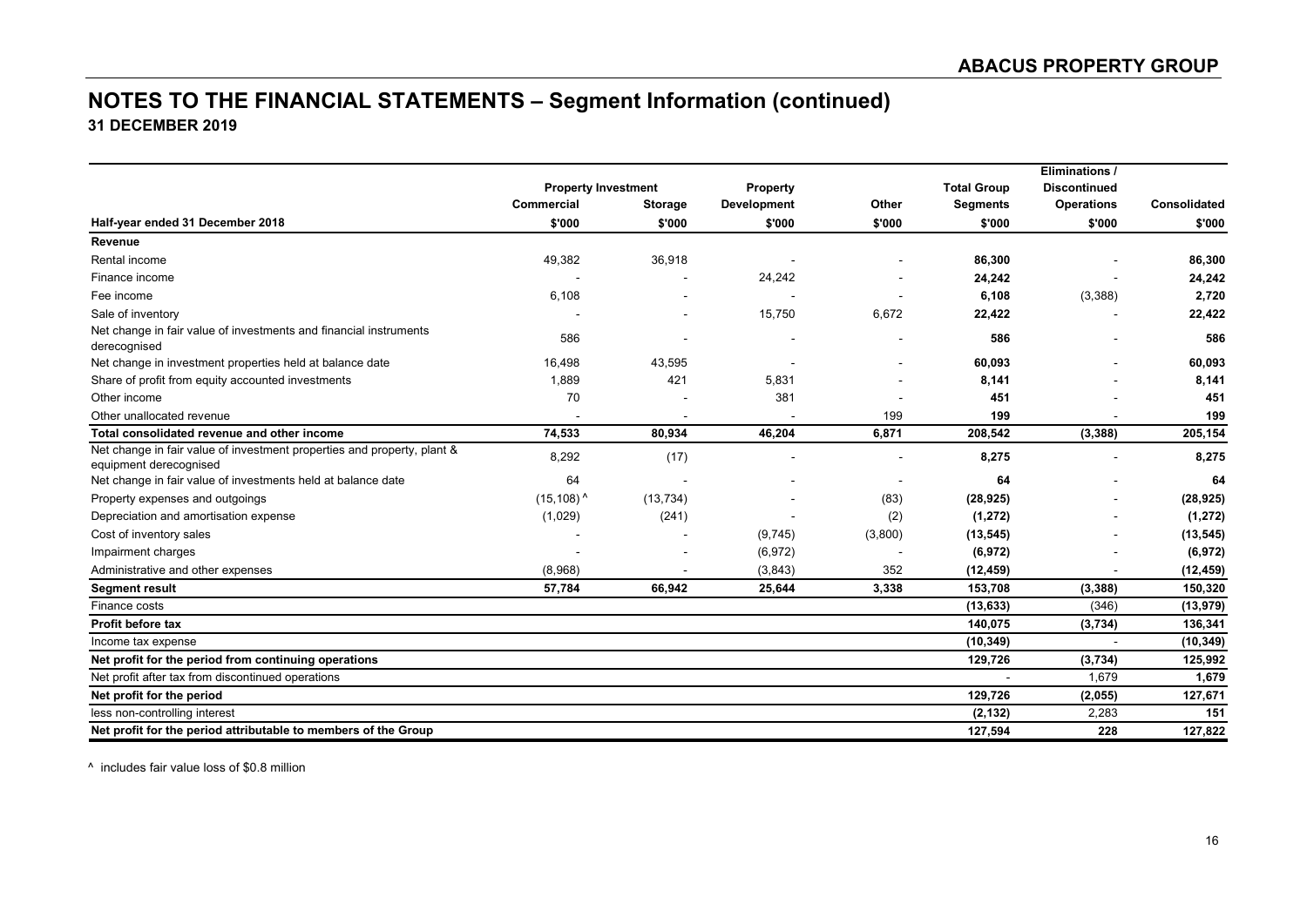### **NOTES TO THE FINANCIAL STATEMENTS – Segment Information (continued) 31 DECEMBER 2019**

|                                                  | <b>Property</b> | Property           |             |            |
|--------------------------------------------------|-----------------|--------------------|-------------|------------|
|                                                  | Investment      | <b>Development</b> | Unallocated | Total      |
| As at 31 December 2019                           | \$'000          | \$'000             | \$'000      | \$'000     |
| Current assets                                   | 6,750           | 114,224            | 201,491     | 322,465    |
| Non-current assets                               | 2,446,819       | 137,643            | 48,418      | 2,632,880  |
| <b>Total assets</b>                              | 2,453,569       | 251,867            | 249,909     | 2,955,345  |
| <b>Current liabilities</b>                       | 14,652          | 6,561              | 69,692      | 90,905     |
| Non-current liabilities                          | 862             | 369                | 627,525     | 628,756    |
| <b>Total liabilities</b>                         | 15,514          | 6,930              | 697,217     | 719,661    |
| <b>Net assets</b>                                | 2,438,055       | 244,937            | (447, 308)  | 2,235,684  |
| Total facilities - bank loans                    |                 |                    |             | 1,047,750  |
| Facilities used at reporting date - bank loans   |                 |                    |             | (567, 699) |
| Facilities unused at reporting date - bank loans |                 |                    |             | 480,051    |

|                                                  | <b>Property</b> | Property           |                    |            |
|--------------------------------------------------|-----------------|--------------------|--------------------|------------|
|                                                  | Investment      | <b>Development</b> | <b>Unallocated</b> | Total      |
| As at 30 June 2019                               | \$'000          | \$'000             | \$'000             | \$'000     |
| Current assets                                   | 117,459         | 91,682             | 124,150            | 333,291    |
| Non-current assets                               | 2,201,219       | 242,225            | 50,926             | 2,494,370  |
| <b>Total assets</b>                              | 2,318,678       | 333,907            | 175,076            | 2,827,661  |
| <b>Current liabilities</b>                       | 17,465          | 7,434              | 54,504             | 79,403     |
| Non-current liabilities                          | 928             | 398                | 781,528            | 782,854    |
| <b>Total liabilities</b>                         | 18,393          | 7,832              | 836,032            | 862,257    |
| <b>Net assets</b>                                | 2,300,285       | 326,075            | (660, 956)         | 1,965,404  |
| Total facilities - bank loans                    |                 |                    |                    | 1,047,750  |
| Facilities used at reporting date - bank loans   |                 |                    |                    | (710, 719) |
| Facilities unused at reporting date - bank loans |                 |                    |                    | 337,031    |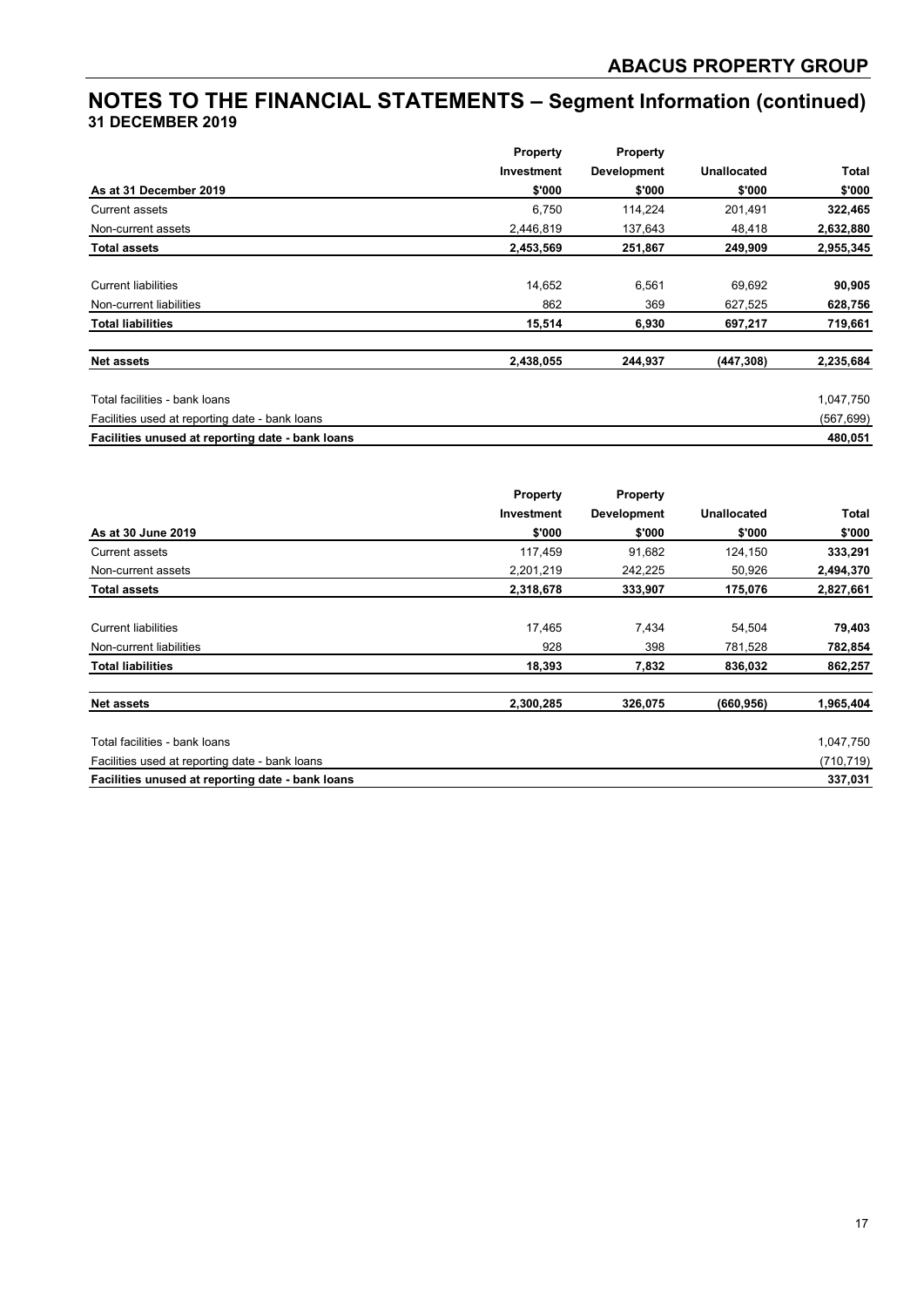#### **1. EARNINGS PER STAPLED SECURITY**

|                                                                                     | 31 Dec 2019 | 31 Dec 2018 |
|-------------------------------------------------------------------------------------|-------------|-------------|
|                                                                                     |             |             |
| Basic and diluted earnings per stapled security (cents)                             | 12.92       | 22.05       |
| Basic and diluted earnings per stapled security for continuing operations (cents)   | 12.92       | 21.37       |
| Reconciliation of earnings used in calculating earnings per stapled security        |             |             |
| Basic and diluted earnings per stapled security                                     |             |             |
| Continuing operations                                                               | 82.076      | 123,860     |
| Discontinued operations                                                             |             | 3.962       |
| Net profit (\$'000)                                                                 | 82,076      | 127,822     |
| Weighted average number of shares:                                                  |             |             |
| Weighted average number of stapled securities for basic earning per security ('000) | 635,215     | 579,651     |

#### **2. INVESTMENT PROPERTIES**

|                                    | 31 Dec 2019 | 30 Jun 2019 |
|------------------------------------|-------------|-------------|
|                                    | \$'000      | \$'000      |
| Leasehold investment properties    | 12.770      | 12.824      |
| Freehold investment properties     | 2.300.198   | 2.049.670   |
| <b>Total investment properties</b> | 2,312,968   | 2,062,494   |

1. The carrying amount of the leasehold property is presented gross of the finance liability of \$2.6 million (30 June 2019: \$2.7 million).

#### **Reconciliation**

|                                                     | 31 Dec 2019 | 30 Jun 2019 |  |
|-----------------------------------------------------|-------------|-------------|--|
|                                                     | \$'000      | \$'000      |  |
| Investment properties held for sale                 |             |             |  |
| Office                                              | 6,750       | 22,310      |  |
| Other                                               |             | 56,540      |  |
| Total investment properties held for sale           | 6,750       | 78,850      |  |
| <b>Investment properties</b>                        |             |             |  |
| Office                                              | 1,123,941   | 938,992     |  |
| Storage                                             | 972.707     | 841,509     |  |
| Other                                               | 209,570     | 203,143     |  |
| <b>Total investment properties</b>                  | 2,306,218   | 1,983,644   |  |
| Total investment properties including held for sale | 2.312.968   | 2,062,494   |  |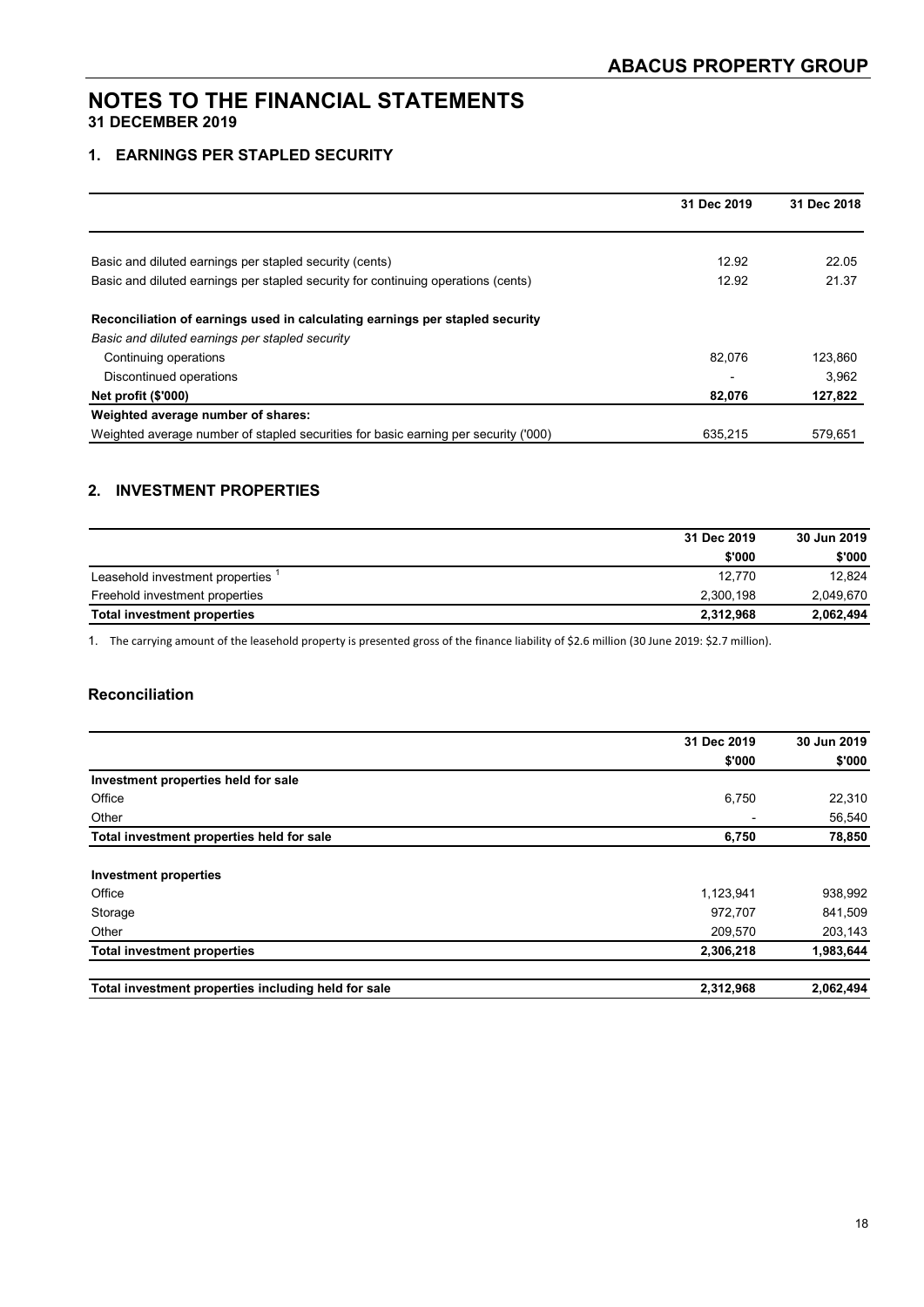#### **2. INVESTMENT PROPERTIES (continued)**

A reconciliation of the carrying amount of investment properties at the beginning and end of the period is as follows. All investment properties are classified as Level 3 in accordance with the fair value hierarchy outlined in Note 7:

|                                                      | Non-current |             |  |
|------------------------------------------------------|-------------|-------------|--|
|                                                      | 31 Dec 2019 | 30 Jun 2019 |  |
| Leasehold investment properties                      | \$'000      | \$'000      |  |
| Carrying amount at beginning of the financial period | 12.824      | 12.690      |  |
| Capital expenditure                                  |             | 3           |  |
| Net change in fair value as at balance date          | (55)        | 131         |  |
| Carrying amount at end of the period                 | 12.770      | 12.824      |  |

|                                                      | <b>Held for sale</b> |             | Non-current |             |  |
|------------------------------------------------------|----------------------|-------------|-------------|-------------|--|
|                                                      | 31 Dec 2019          | 30 Jun 2019 | 31 Dec 2019 | 30 Jun 2019 |  |
| <b>Freehold investment properties</b>                | \$'000               | \$'000      | \$'000      | \$'000      |  |
| Carrying amount at beginning of the financial period | 78,850               | 209,606     | 1,970,820   | 1,713,704   |  |
| Additions                                            |                      |             | 249,470     | 247,197     |  |
| Capital expenditure                                  | 55                   | 3,374       | 29.556      | 48.060      |  |
| Net change in fair value as at balance date          | 116                  |             | 25,701      | 69,509      |  |
| Net change in fair value derecognised                | (50)                 | 3.028       | (4)         | 10,524      |  |
| Disposals                                            | (56, 536)            | (216,008)   | (596)       | (48, 250)   |  |
| Effect of movements in foreign exchange              |                      |             | 1,514       | 5,580       |  |
| Transfer to inventory                                |                      |             |             | (874)       |  |
| Properties transferred to / from held for sale       | (15,685)             | 78,850      | 15,685      | (78, 850)   |  |
| Straightlining                                       |                      |             | 1,302       | 4,220       |  |
| Carrying amount at end of the period                 | 6,750                | 78,850      | 2,293,448   | 1,970,820   |  |

Investment properties are carried at the Directors' determination of fair value. The determination of fair value includes reference to the original acquisition cost together with capital expenditure since acquisition and either the latest full independent valuation, latest independent update or directors' valuation. Total acquisition costs include incidental costs of acquisition such as property taxes on acquisition, legal and professional fees and other acquisition related costs.

#### *Sensitivity Information*

| <b>Significant input</b>    | Fair value measurement sensitivity to<br>significant increase in input | Fair value measurement sensitivity to<br>significant decrease in input |
|-----------------------------|------------------------------------------------------------------------|------------------------------------------------------------------------|
| Adopted capitalisation rate | Decrease                                                               | Increase                                                               |
| Rate per unit               | Increase                                                               | Decrease                                                               |
| Optimal occupancy           | Increase                                                               | Decrease                                                               |
| Adopted discount rate       | Decrease                                                               | Increase                                                               |

The adopted capitalisation rate forms part of the income capitalisation approach.

When calculating the income capitalisation approach, the net market rent has a strong interrelationship with the adopted capitalisation rate given the methodology involves assessing the total net market income receivable from the property and capitalising this in perpetuity to derive a capital value. In theory, an increase in the net market rent and an increase (softening) in the adopted capitalisation rate could potentially offset the impact to the fair value. The same can be said for a decrease in the net market rent and a decrease (tightening) in the adopted capitalisation rate. A directionally opposite change in the net market rent and the adopted capitalisation rate could potentially magnify the impact to the fair value.

The adopted discount rate of a discounted cash flow has a strong interrelationship in deriving a fair value given the discount rate will determine the rate in which the terminal value is discounted to the present value.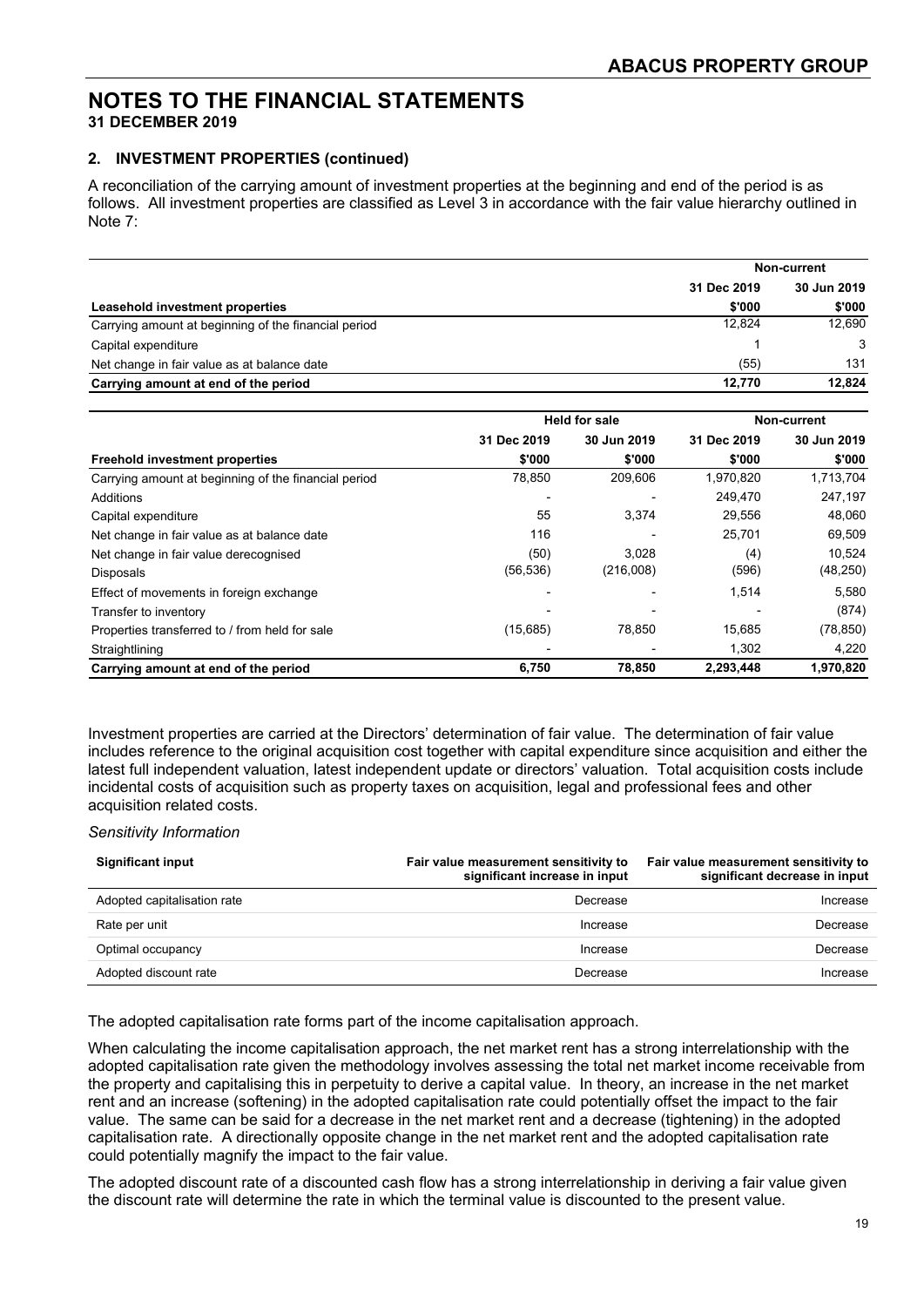#### **2. INVESTMENT PROPERTIES (continued)**

External valuations are conducted by qualified independent valuers who are appointed by the Director of Property who is also responsible for the Group's internal valuation process. He is assisted by in-house certified professional valuers who are experienced in valuing the types of properties in the applicable locations.

Investment properties are independently valued on a staggered basis every two years unless the underlying financing requires a different valuation cycle.

The majority of the investment properties are used as security for secured bank debt outlined in Note 6.

The weighted average capitalisation rate for Abacus is 6.15% (30 June 2019: 6.31%) and for each significant category above is as follows;

- Office 5.80% (30 June 2019: 5.92%)
- Storage 6.64% (30 June 2019: 6.91%)
- Other 5.79% (30 June 2019: 5.82%)

The optimal occupancy rate utilised in the valuation process ranged from 80.0% to 100.0% (30 June 2019: 80.0% to 100.0%). The current occupancy rate for the principal portfolio excluding development and self storage assets is 92.8% (30 June 2019: 91.9%). The current occupancy rate for self storage assets is 87.9% (30 June 2019: 88.5%).

During the half-year ended 31 December 2019, 30% (30 June 2019: 56%) of the number of investment properties in the portfolio were subject to external valuations, the remaining 70% (30 June 2019: 44%) were subject to internal valuation.

#### **3. INVENTORY**

|                                    | 31 Dec 2019     | 30 Jun 2019 |
|------------------------------------|-----------------|-------------|
|                                    | \$'000          | \$'000      |
|                                    |                 |             |
| (a) Current                        |                 |             |
| Property developments <sup>1</sup> |                 |             |
| - purchase consideration           | 380             | 7,713       |
| - development costs                | 1,275           | 5,287       |
| - provision                        | $\qquad \qquad$ | (200)       |
|                                    | 1,655           | 12,800      |
| (b) Non-current                    |                 |             |
| Property developments <sup>1</sup> |                 |             |
| - purchase consideration           | 45,124          | 44,812      |
| - development costs                | $\qquad \qquad$ | 997         |
|                                    | 45,124          | 45,809      |
| <b>Total inventory</b>             | 46,779          | 58,609      |

1. Inventories are held at the lower of cost and net realisable value.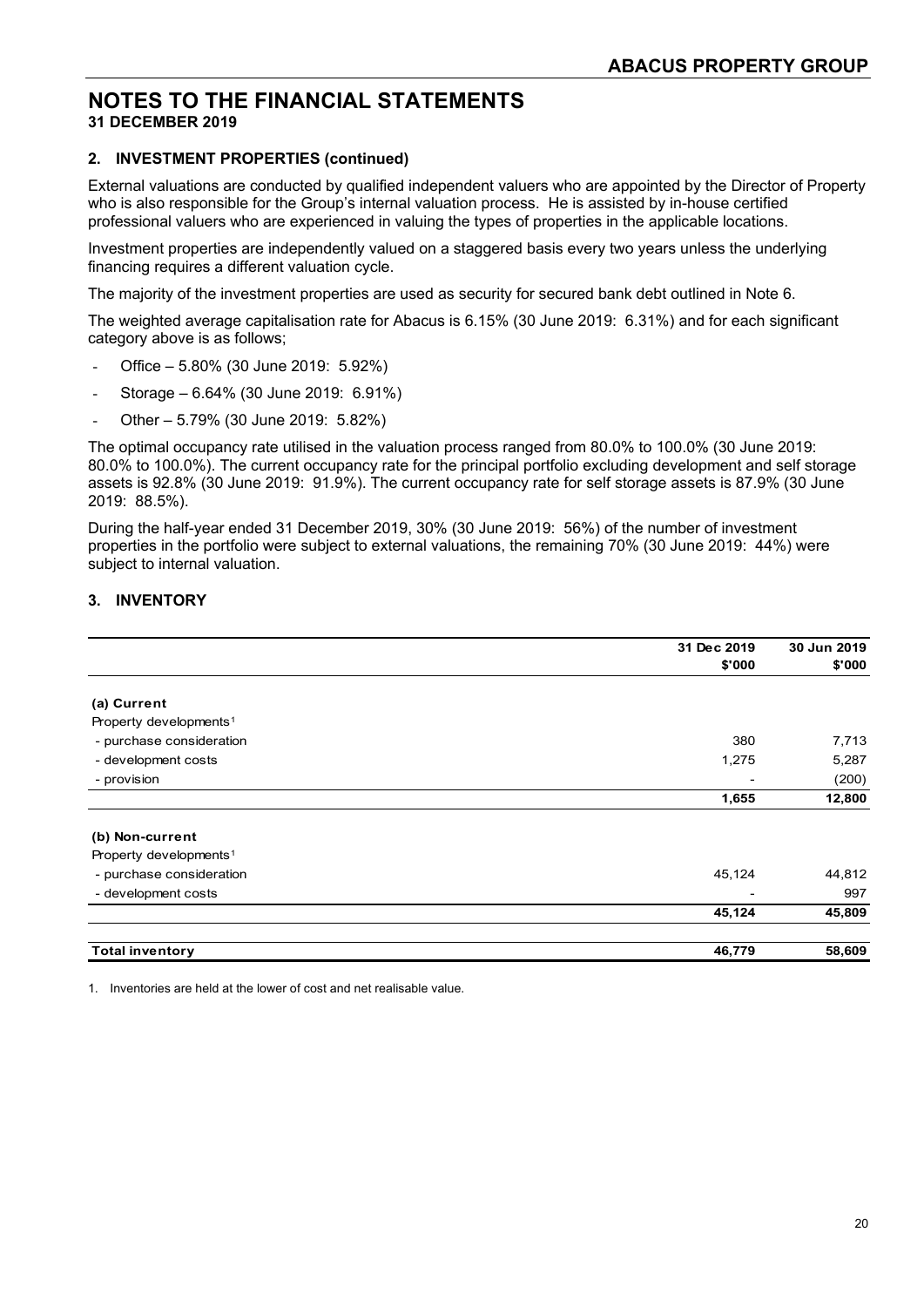#### **4. PROPERTY LOANS AND OTHER FINANCIAL ASSETS**

|                                                              | 31 Dec 2019 | 30 Jun 2019 |  |
|--------------------------------------------------------------|-------------|-------------|--|
|                                                              | \$'000      | \$'000      |  |
| (a) Current property loans                                   |             |             |  |
| Secured loans - amortised cost <sup>1</sup>                  | 29,846      | 57,674      |  |
| Interest receivable on secured loans - amortised cost        | 3,670       | 3,410       |  |
| Provision for secured loans - amortised cost                 | (2,942)     | (153)       |  |
| Secured Ioans - fair value                                   | 26,170      | 53,982      |  |
| Interest receivable on secured loans - fair value            | 57,480      | 7,796       |  |
|                                                              | 114,224     | 122,709     |  |
| (b) Non-current property loans                               |             |             |  |
| Secured loans - amortised cost <sup>1</sup>                  |             | 93,836      |  |
| Interest receivable on secured loans - amortised cost        |             | 58,358      |  |
| Provision for secured loans - amortised cost                 |             | (15, 249)   |  |
| Secured Ioans - fair value                                   | 81,725      | 39,065      |  |
| Interest receivable on secured loans - fair value            | 9,159       | 12,313      |  |
|                                                              | 90,884      | 188,323     |  |
| (c) Non-current other financial assets                       |             |             |  |
| Other financial assets                                       |             | 46,978      |  |
| Investment in securities and options - unlisted - fair value | 998         | 1,277       |  |
|                                                              | 998         | 48,255      |  |

1. Mortgages are secured by real property assets. The current facilities are scheduled to mature and are expected to be realised on or before 31 December 2020 and the non-current facilities are expected to mature between 1 January 2021 and 1 July 2021.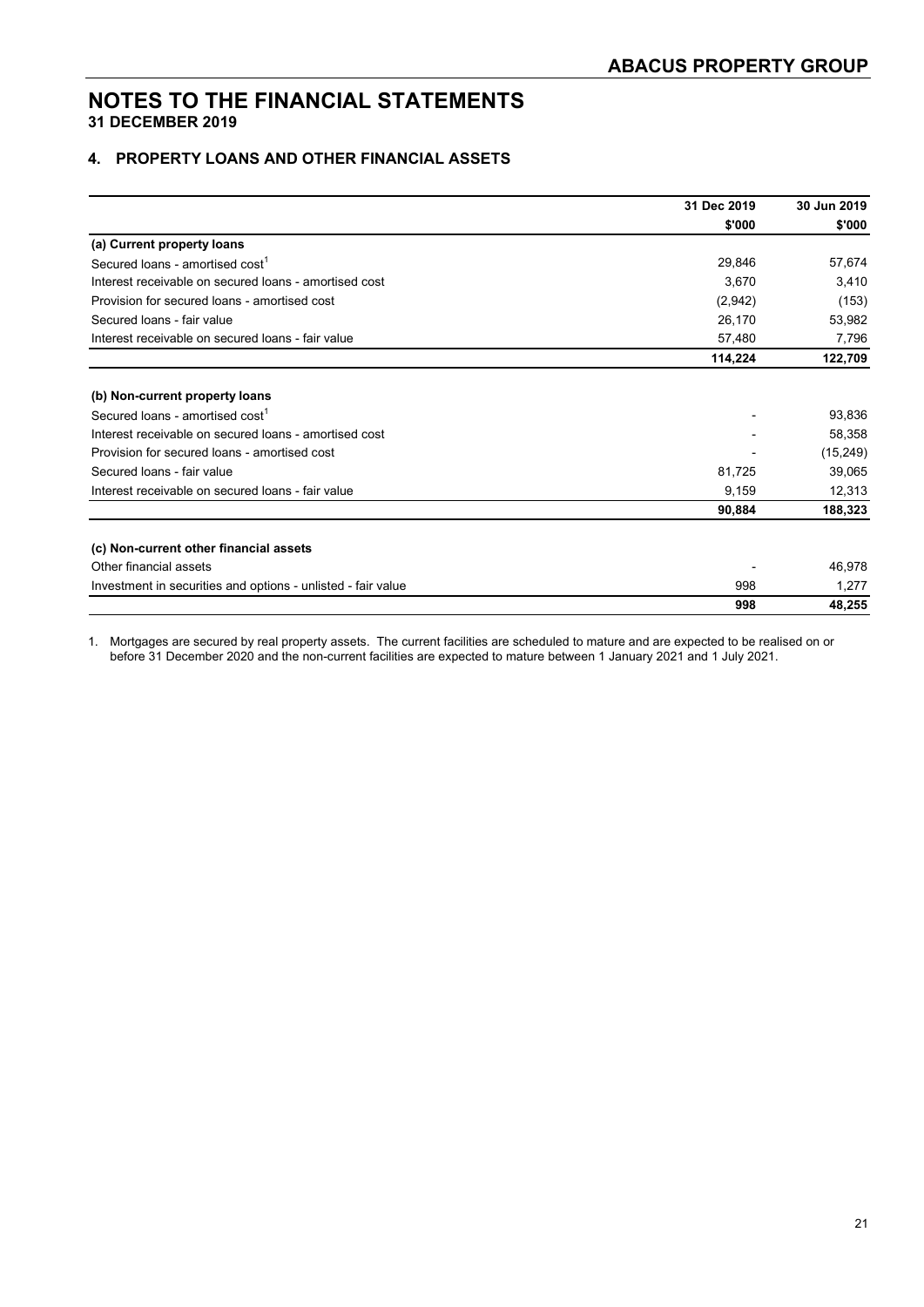#### **5. INVESTMENTS ACCOUNTED FOR USING THE EQUITY METHOD**

#### **(a) Extract from joint ventures and associates' profit and loss statements**

|                              | <b>Fordtrans Pty Ltd</b> |                         | <b>Oasis JV Unit Trust</b> |                                                 | <b>Other Joint Ventures</b> |           | Total       |             |
|------------------------------|--------------------------|-------------------------|----------------------------|-------------------------------------------------|-----------------------------|-----------|-------------|-------------|
|                              |                          | 31 Dec 2019 31 Dec 2018 |                            | 31 Dec 2019 31 Dec 2018 31 Dec 2019 31 Dec 2018 |                             |           | 31 Dec 2019 | 31 Dec 2018 |
|                              | \$'000                   | \$'000                  | \$'000                     | \$'000                                          | \$'000                      | \$'000    | \$'000      | \$'000      |
| Revenue                      | 5.891                    | 5.299                   | 18.341                     | 6.635                                           | 52.968                      | 76.733    | 77.200      | 88,667      |
| Expenses                     | (3,074)                  | (3, 122)                | (3,970)                    | (7, 192)                                        | (47, 023)                   | (58, 248) | (54,067)    | (68, 562)   |
| Net profit / (loss)          | 2.817                    | 2.177                   | 14.371                     | (557)                                           | 5.945                       | 18.485    | 23.133      | 20,105      |
| Share of net profit / (loss) | 1.408                    | 1.088                   | 5.749                      | (223)                                           | 2.745                       | 7.276     | 9.902       | 8,141       |

#### **(b) Extract from joint ventures and associates' balance sheets**

|                            | <b>Fordtrans Pty Ltd</b> |             | <b>Oasis JV Unit Trust</b> |             | <b>Other Joint Ventures</b> |             | <b>Total</b> |             |
|----------------------------|--------------------------|-------------|----------------------------|-------------|-----------------------------|-------------|--------------|-------------|
|                            | 31 Dec 2019              | 30 Jun 2019 | Dec 2019<br>31             | 30 Jun 2019 | 31<br>Dec 2019              | 30 Jun 2019 | 31 Dec 2019  | 30 Jun 2019 |
|                            | \$'000                   | \$'000      | \$'000                     | \$'000      | \$'000                      | \$'000      | \$'000       | \$'000      |
| Current assets             | 6,495                    | 5.014       | 182.889                    | 9,416       | 23,765                      | 61.745      | 213.149      | 76,175      |
| Non-current assets         | 208,893                  | 208,318     | $\blacksquare$             | 159,000     | 39,153                      | 149.709     | 248.046      | 517,027     |
|                            | 215,388                  | 213,332     | 182.889                    | 168.416     | 62,918                      | 211.454     | 461.195      | 593,202     |
| <b>Current liabilities</b> | (15, 275)                | (13, 151)   | (95, 868)                  | (2,795)     | (18, 308)                   | (48, 156)   | (129,451)    | (64, 102)   |
| Non-current liabilities    | (63, 525)                | (64, 313)   |                            | (92, 971)   | (17, 392)                   | (17,360)    | (80, 917)    | (174,644)   |
| Net assets                 | 136,588                  | 135,868     | 87.021                     | 72.650      | 27,218                      | 145.938     | 250.827      | 354,456     |
| Share of net assets        | 67,894                   | 67,477      | 34,809                     | 29,060      | 23,078                      | 71,563      | 125.781      | 168,100     |

There were no impairment losses or contingent liabilities relating to the investment in the joint ventures and associates.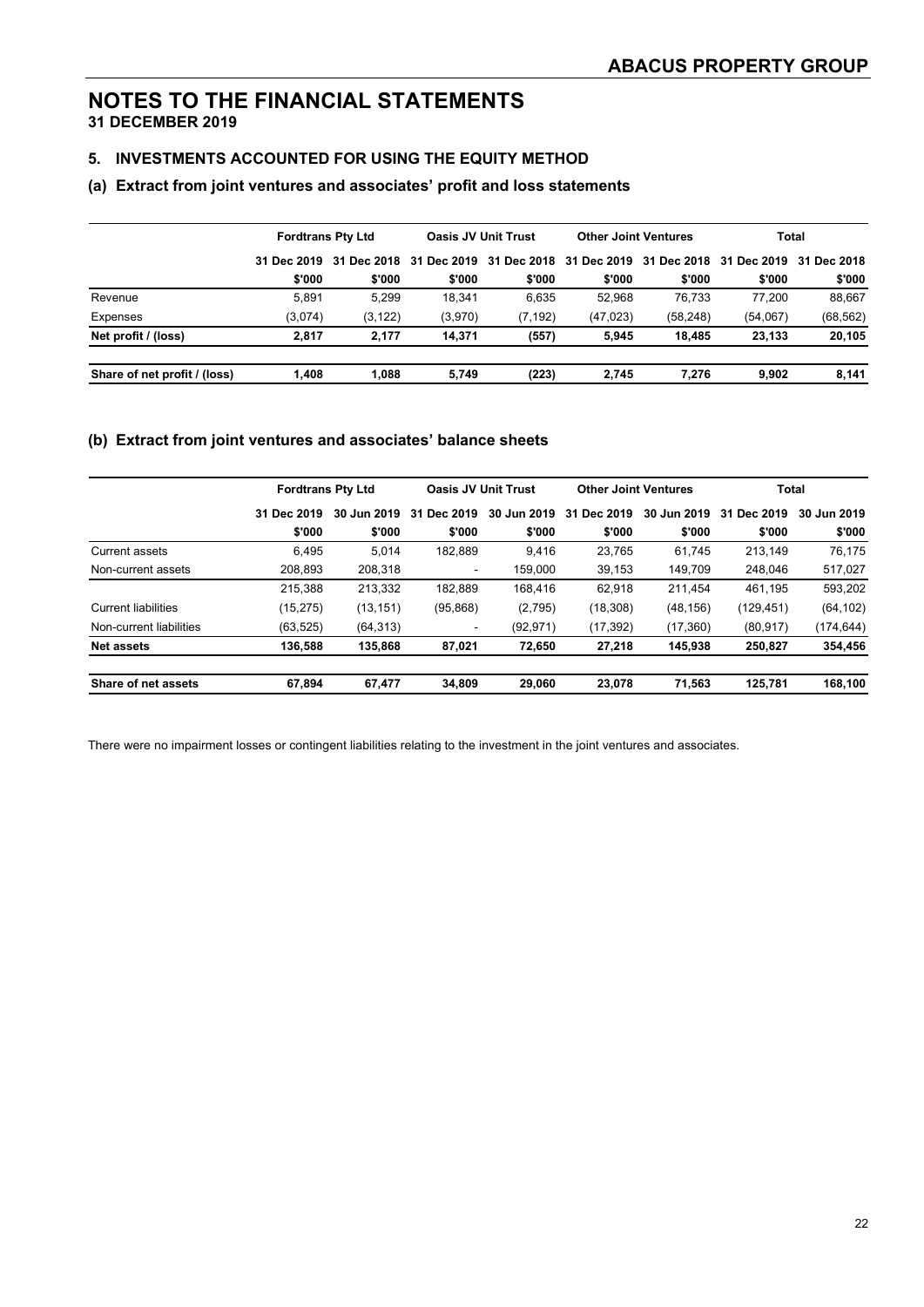#### **6. INTEREST BEARING LOANS AND BORROWINGS**

|                                                 | 31 Dec 2019 | 30 Jun 2019 |  |
|-------------------------------------------------|-------------|-------------|--|
|                                                 | \$'000      | \$'000      |  |
| Non-current                                     |             |             |  |
| Bank loans - A\$                                | 457,250     | 638,050     |  |
| Bank loans - A\$ value of NZ\$ denominated loan | 110.449     | 73.299      |  |
| Loan from related party - A\$                   | 37,682      | 36,801      |  |
| Less: Unamortised borrowing costs               | (2,685)     | (3,615)     |  |
| (a) Total non-current                           | 602.696     | 744,535     |  |

|                                                                        | 31 Dec 2019 | 30 Jun 2019 |
|------------------------------------------------------------------------|-------------|-------------|
|                                                                        | \$'000      | \$'000      |
| (b) Maturity profile of current and non-current interest bearing loans |             |             |
| Due between one and five years                                         | 275.946     | 204,332     |
| Due after five years                                                   | 326.750     | 540.203     |
|                                                                        | 602.696     | 744,535     |

Abacus maintains a range of interest-bearing loans and borrowings. The sources of funding are spread over a number of counterparties and the terms of the instruments are negotiated to achieve a balance between capital availability and cost of debt.

Bank loans are A\$ and NZ\$ denominated and are provided by several banks at interest rates which are set periodically on a fixed or floating basis. The loan facilities term to maturity varies from July 2020 to August 2025. The bank loans are secured by charges over the investment properties, certain inventory and certain property, plant and equipment.

Approximately 62.8% (30 June 2019: 50.2%) of bank debt drawn was subject to fixed rate hedges and the drawn bank debt had a weighted average term to maturity of 4.9 years (30 June 2019: 5.3 years). Hedge cover as a percentage of available facilities at 31 December 2019 is 34.1% (30 June 2019: 34.1%).

Abacus' weighted average interest rate as at 31 December 2019 was 4.02% (30 June 2019: 4.02%). Line fees on undrawn facilities contributed to 0.91% of the weighted average interest rate at 31 December 2019 (30 June 2019: 0.34%). Abacus' weighted average interest rate excluding the undrawn facilities line fees as at 31 December 2019 was 3.11% (30 June 2019: 3.68%).

#### **(c) Assets pledged as security**

The carrying amounts of assets pledged as security for current and non-current interest bearing liabilities are:

|                                              | 31 Dec 2019 | 30 Jun 2019 |
|----------------------------------------------|-------------|-------------|
|                                              | \$'000      | \$'000      |
| <b>Current</b>                               |             |             |
| First mortgage                               |             |             |
| Investment properties held for sale          | 6,750       | 68,050      |
| Total current assets pledged as security     | 6,750       | 68,050      |
| Non-current                                  |             |             |
| First mortgage                               |             |             |
| Investment properties                        | 2,201,727   | 1,896,955   |
| Total non-current assets pledged as security | 2,201,727   | 1,896,955   |
| Total assets pledged as security             | 2,208,477   | 1,965,005   |

#### **(d) Defaults and breaches**

During the current and prior years, there were no defaults or breaches of any of the Group's loans.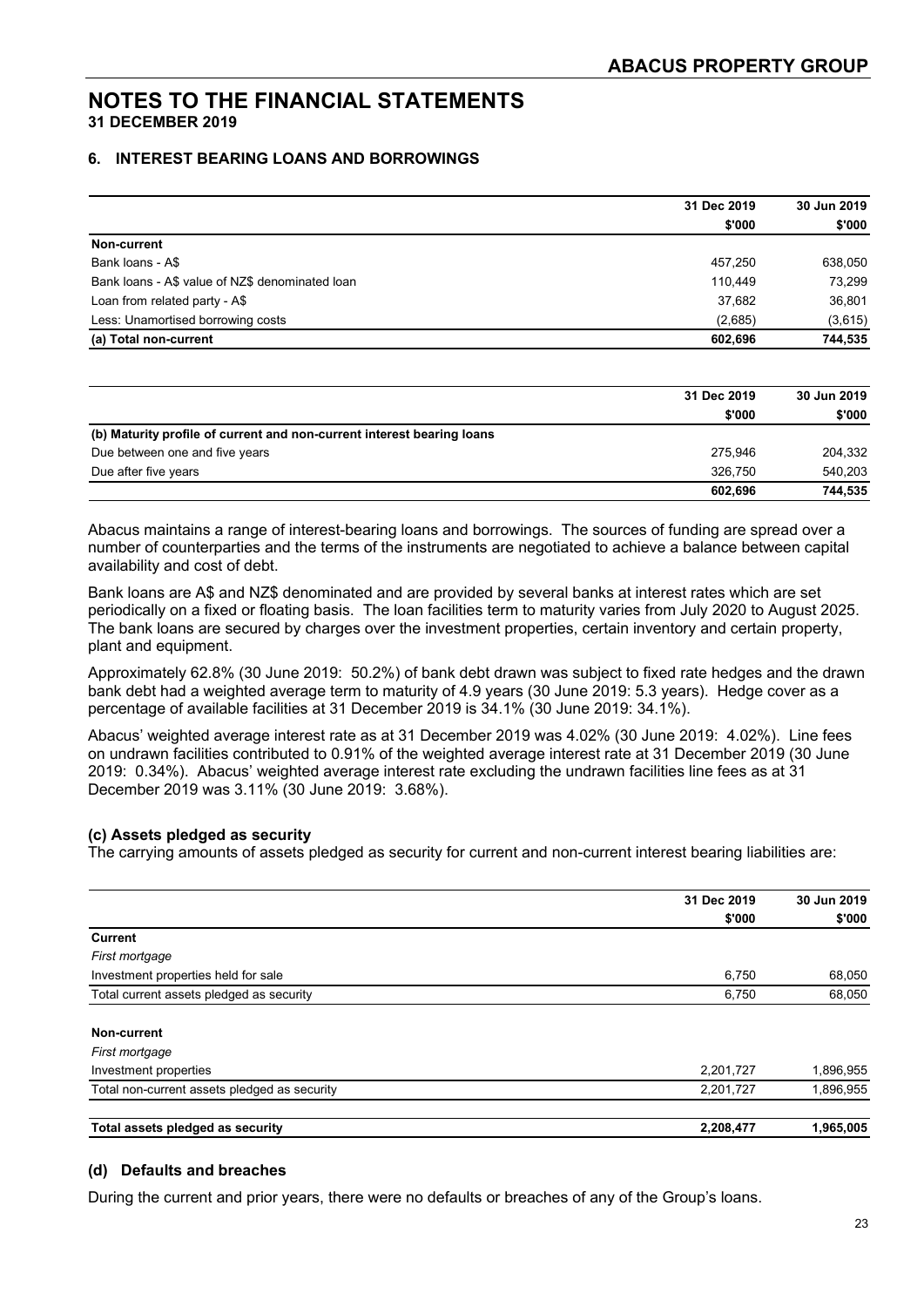#### **7. FINANCIAL INSTRUMENTS**

#### **Fair values**

The fair value of the Group's financial assets and liabilities are approximately equal to that of their carrying values.

Details of the Group's fair value measurement, valuation technique and inputs are detailed below.

| Class of assets /      | <b>Fair value</b>  |                                            |                                   |
|------------------------|--------------------|--------------------------------------------|-----------------------------------|
| liabilities            | hierarchy          | <b>Valuation technique</b>                 | Inputs used to measure fair value |
| Investment properties  | Level 3            | Discounted Cash Flow ("DCF")               | Discount rate                     |
|                        |                    | Direct comparison                          | Net operating income              |
|                        |                    | Income capitalisation method               | Adopted capitalisation rate       |
|                        |                    |                                            | Rate per unit                     |
|                        |                    |                                            | Optimal occupancy                 |
|                        |                    |                                            | Adopted discount rate             |
| Property, plant and    | Level 3            | Income capitalisation method               | Net market EBITDA                 |
| equipment              |                    |                                            | Optimal occupancy                 |
|                        |                    |                                            | Adopted capitalisation rate       |
| Property loans - fair  | Level 3            | Residual cash flow analysis                | Property loan cash flow forecast  |
| value                  |                    |                                            | Property loan payment priorities  |
|                        |                    |                                            |                                   |
|                        |                    |                                            |                                   |
| Securities and options | Level 3            | Pricing models                             | Security price                    |
| - unlisted             |                    |                                            | Underlying net asset              |
|                        |                    |                                            | Property valuations               |
|                        |                    |                                            |                                   |
| Derivative - financial | Level <sub>2</sub> | DCF (adjusted for counterparty credit      | Interest rates                    |
| instruments            |                    | worthiness)                                | Consumer Price Index ("CPI")      |
|                        |                    |                                            | Volatility                        |
|                        |                    |                                            | Quoted security price             |
| Securities and options | Level 1            | Quoted prices (unadjusted) in active       | Quoted security price             |
| - listed               |                    | market for identical assets or liabilities |                                   |
|                        |                    |                                            |                                   |

Level 1 **Quoted prices (unadjusted) in active market for identical assets or liabilities;** 

**Level 2** Inputs other than quoted prices included in level 1 that are observable for the asset or liability, either directly (i.e. as prices) or indirectly (i.e. derived from prices); and

Level 3 **Inputs for the asset or liability that are not based on observable market data.** 

There were no transfers between Levels 1, 2 and 3 during the period.

| Income capitalisation method            | This method involves assessing the total net market income receivable from the property and<br>capitalising this in perpetuity to derive a capital value, with allowances for capital expenditure<br>reversions.                                                                                                                                                                                                                                                                                                       |
|-----------------------------------------|------------------------------------------------------------------------------------------------------------------------------------------------------------------------------------------------------------------------------------------------------------------------------------------------------------------------------------------------------------------------------------------------------------------------------------------------------------------------------------------------------------------------|
| Direct comparison                       | This method directly compares and analyses sales evidence on a rate per unit.                                                                                                                                                                                                                                                                                                                                                                                                                                          |
| Discounted cash flow method             | Under the DCF method, the fair value is estimated using explicit assumptions regarding the benefits<br>and liabilities of ownership over the assets' or liabilities' life including an exit or terminal value. The<br>DCF method involves the projection of a series of cash flows from the assets or liabilities. To this<br>projected cash flow series, an appropriate, market-derived discount rate is applied to establish the<br>present value of the cash flow stream associated with the assets or liabilities. |
| Residual cash flow analysis             | The analysis takes into account the time value of money in a more detailed way than simply a<br>developer's profit margin as it considers the timing of all costs and income associated with the project.                                                                                                                                                                                                                                                                                                              |
| Pricing models - unlisted<br>securities | The fair value is determined by reference to the net assets which approximates fair value of the<br>underlying entities.                                                                                                                                                                                                                                                                                                                                                                                               |
| Pricing models - options                | The fair value is determined using generally accepted pricing models including Black-Scholes and<br>adjusted for specific features of the options including share price, underlying net assets and property<br>valuations and prevailing exchange rates.                                                                                                                                                                                                                                                               |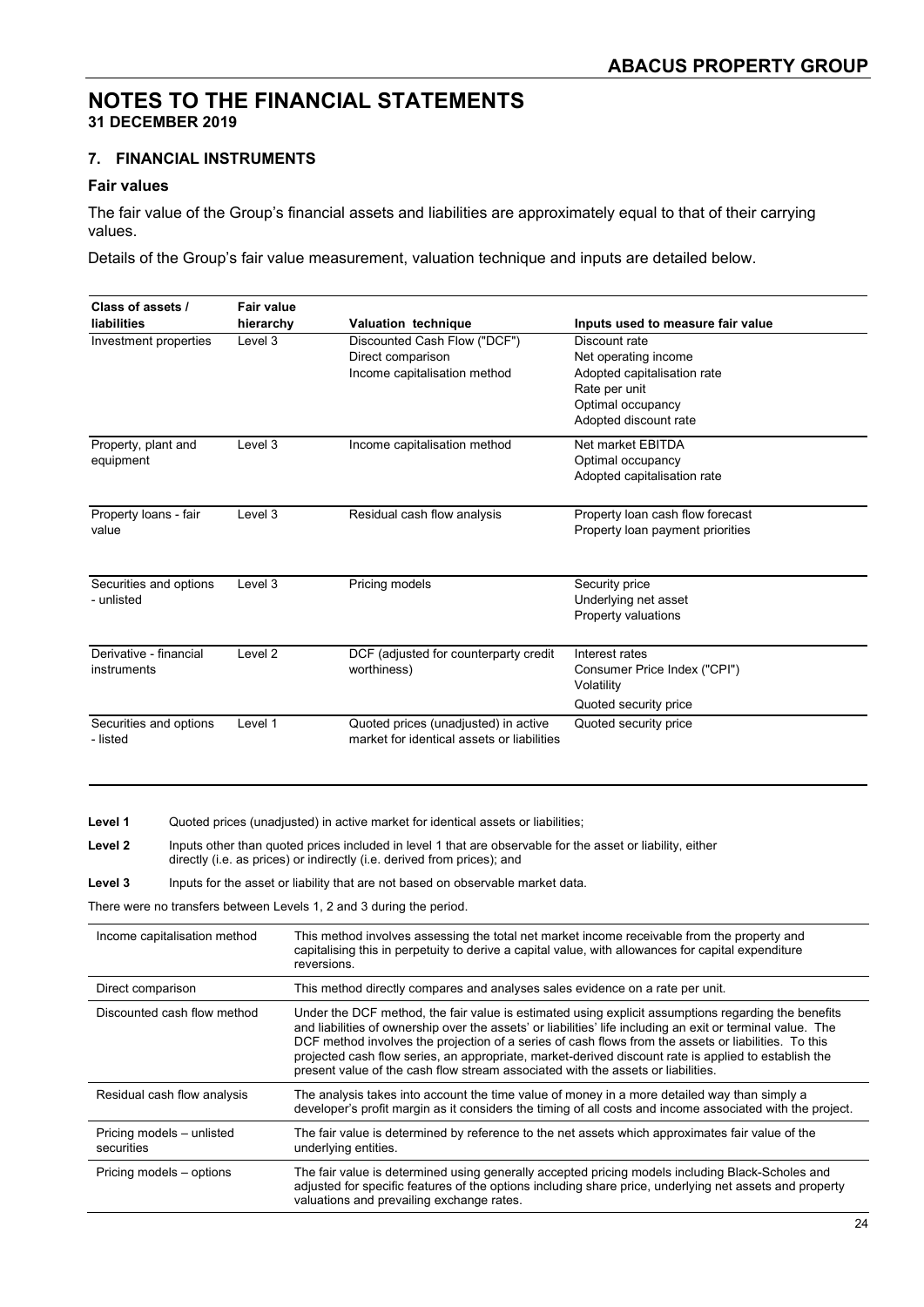#### **7. FINANCIAL INSTRUMENTS (continued)**

#### **Fair values (continued)**

The following table is a reconciliation of the movements in derivatives (projects), unlisted securities and options classified as Level 3 for the period ended 31 December 2019.

|                                                  | <b>Secured</b><br>loans | Derivatives -<br>projects | <b>Unlisted</b><br>securities/<br>options | Total        |
|--------------------------------------------------|-------------------------|---------------------------|-------------------------------------------|--------------|
|                                                  | \$'000                  | \$'000                    | \$'000                                    | \$'000       |
|                                                  |                         |                           |                                           |              |
| Opening balance as at 30 June 2019               | 113,156                 |                           | 1,277                                     | 114,433      |
| Fair value movement through the income statement | (11, 907)               |                           | (279)                                     | (12, 186)    |
| Additions                                        | 141,065                 |                           |                                           | 141,065      |
| <b>Disposals</b>                                 | (68, 180)               |                           |                                           | (68, 180)    |
| Closing balance as at 31 December 2019           | 174,134                 | ٠                         | 998                                       | 175,132      |
|                                                  | <b>Secured</b><br>loans | Derivatives -<br>projects | <b>Unlisted</b><br>securities/<br>options | <b>Total</b> |
|                                                  | \$'000                  | \$'000                    | \$'000                                    | \$'000       |
| Opening balance as at 30 June 2018               | 125,805                 | 1,885                     | 1,329                                     | 129,019      |
| Fair value movement through the income statement | 1,885                   | (1,885)                   | 68                                        | 68           |
| Additions                                        | 7,504                   |                           |                                           | 7,504        |
| <b>Disposals</b>                                 | (5,201)                 |                           |                                           | (5,201)      |
| Closing balance as at 31 December 2018           | 129,993                 |                           | 1,397                                     | 131,390      |

#### *Sensitivity of Level 3*

#### *Secured loans*

The fair values of the secured loans are impacted by the underlying property development valuations and returns. The potential effect of using reasonable possible alternative assumptions based on a change in the underlying property developments' returns by 5% would have the effect of reducing the fair value by up to \$0.1 million (30 June 2019: \$0.4 million) or increase the fair value by \$0.1 million (30 June 2019: \$0.4 million).

#### *Unlisted securities and options*

The potential effect of using reasonable possible alternative assumptions based on a change in the property valuations by 5% would have the effect of reducing the fair value by up to \$0.1 million (30 June 2019: \$0.1 million) or increase the fair value by \$0.1 million (30 June 2019: \$0.1 million).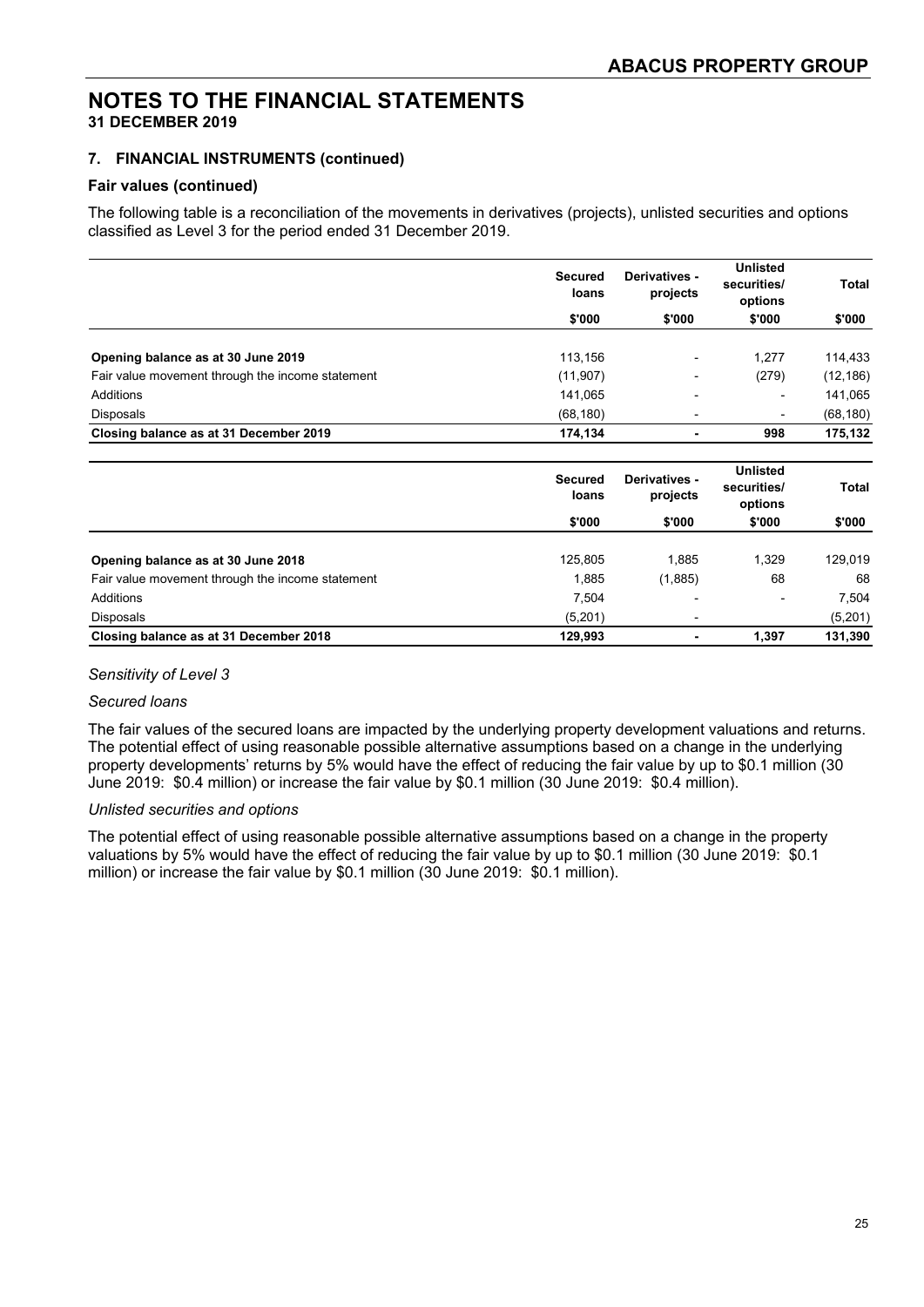#### **8. CONTRIBUTED EQUITY**

|                                 | 31 Dec 2019 | 30 Jun 2019 |
|---------------------------------|-------------|-------------|
| (a) Issued stapled securities   | \$'000      | \$'000      |
| Stapled securities              | 1.895.171   | 1,639,203   |
| Issue costs                     | (45.634)    | (40, 058)   |
| <b>Total contributed equity</b> | 1.849.537   | .599,145    |

|                                                |               | <b>Stapled securities</b> |  |
|------------------------------------------------|---------------|---------------------------|--|
|                                                | <b>Number</b> | <b>Number</b>             |  |
|                                                | 31 Dec 2019   | 30 Jun 2019               |  |
| (b) Movement in stapled securities on issue    | '000          | \$'000                    |  |
| At beginning of financial year                 | 580.555       | 579,363                   |  |
| - equity raisings                              | 64,382        |                           |  |
| - distribution reinvestment plan               | 393           | 1.192                     |  |
| Securities on issue at end of financial period | 645.330       | 580.555                   |  |

#### **9. DISTRIBUTIONS PAID AND PROPOSED**

|                                                                        | 31 Dec 2019 | 31 Dec 2018 |
|------------------------------------------------------------------------|-------------|-------------|
| <b>Abacus</b>                                                          | \$'000      | \$'000      |
| (a) Distributions paid during the period                               |             |             |
| June 2019 half: 9.25 cents per stapled security (2018: 9.00 cents)     | 53.701      | 52.143      |
|                                                                        |             |             |
| (b) Distributions declared and recognised as a liability <sup>^</sup>  |             |             |
| December 2019 half: 9.45 cents per stapled security (2018: 9.25 cents) | 60.984      | 53.631      |

Distributions were paid from Abacus Trust, Abacus Income Trust and Abacus Storage Property Trust (which do not pay tax provided they distribute all their taxable income) hence, there were no franking credits attached.

^ The interim distribution of 9.45 cents per stapled security was declared on 13 December 2019. The distribution being paid on or around 28 February 2020 will be approximately \$61.0 million.

|                                          | 31 Dec 2019              | 31 Dec 2018 |
|------------------------------------------|--------------------------|-------------|
| Non-core funds                           | \$'000                   | \$'000      |
| (a) Distributions paid during the period |                          |             |
| Abacus Hospitality Fund                  | $\overline{\phantom{0}}$ | 735         |
|                                          |                          | 735         |
| (b) Distributions proposed               |                          |             |
| Abacus Hospitality Fund                  |                          | 368         |
|                                          |                          | 368         |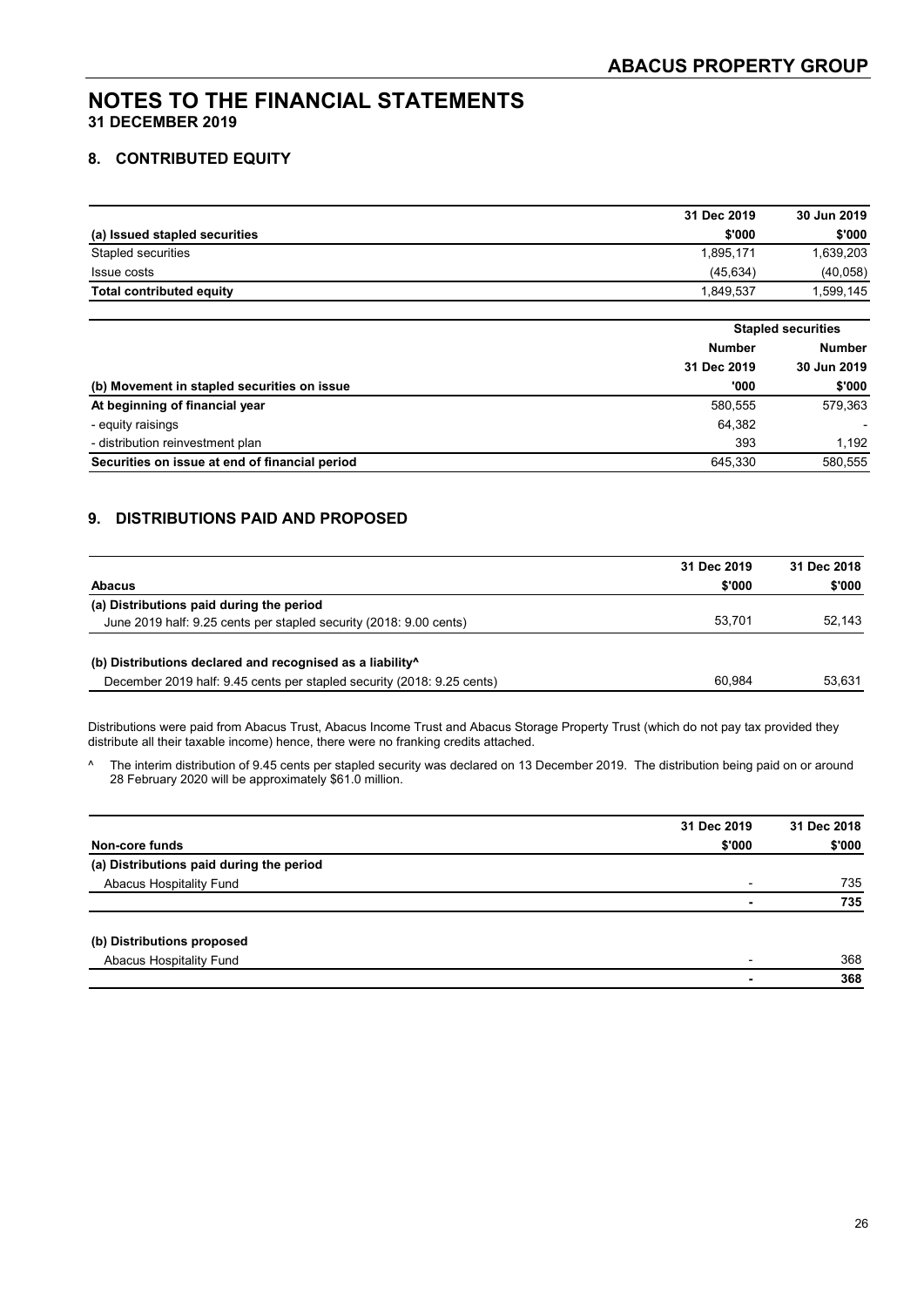#### **10. PROPERTY, PLANT AND EQUIPMENT**

|                                                                | 31 Dec 2019 | 30 Jun 2019 |
|----------------------------------------------------------------|-------------|-------------|
|                                                                | \$'000      | \$'000      |
| Non-current                                                    |             |             |
| Right of use property asset                                    | 2,719       |             |
| Storage equipment                                              | 11,164      | 8,802       |
| Office equipment / furniture and fittings                      | 1,582       | 1,746       |
| Total non-current property, plant and equipment                | 15,465      | 10,548      |
|                                                                |             |             |
|                                                                | 31 Dec 2019 | 30 Jun 2019 |
|                                                                | \$'000      | \$'000      |
| <b>Land and buildings</b>                                      |             |             |
| At the beginning of the period net of accumulated depreciation |             | 81,068      |
| Disposal                                                       | ٠           | (81,068)    |
| At the end of the period net of accumulated depreciation       |             |             |
|                                                                |             |             |
| <b>Right of use property asset</b>                             |             |             |
| <b>Additions</b>                                               | 3,173       |             |
| Depreciation charge for the period                             | (454)       |             |
| At the end of the period net of accumulated depreciation       | 2,719       |             |
| Gross value                                                    | 3,173       |             |
| Accumulated depreciation                                       | (454)       |             |
| Net carrying amount at end of the period                       | 2,719       |             |
|                                                                |             |             |
| <b>Plant and equipment</b>                                     |             |             |
| Gross value                                                    | 21,682      | 18,586      |
| Accumulated depreciation                                       | (8,936)     | (8,038)     |
| Net carrying amount at end of the period                       | 12,746      | 10,548      |
| <b>Total</b>                                                   | 15,465      | 10,548      |

#### **11. COMMITMENTS AND CONTINGENCIES**

There are no contingent assets or liabilities at 31 December 2019 other than as disclosed in this report.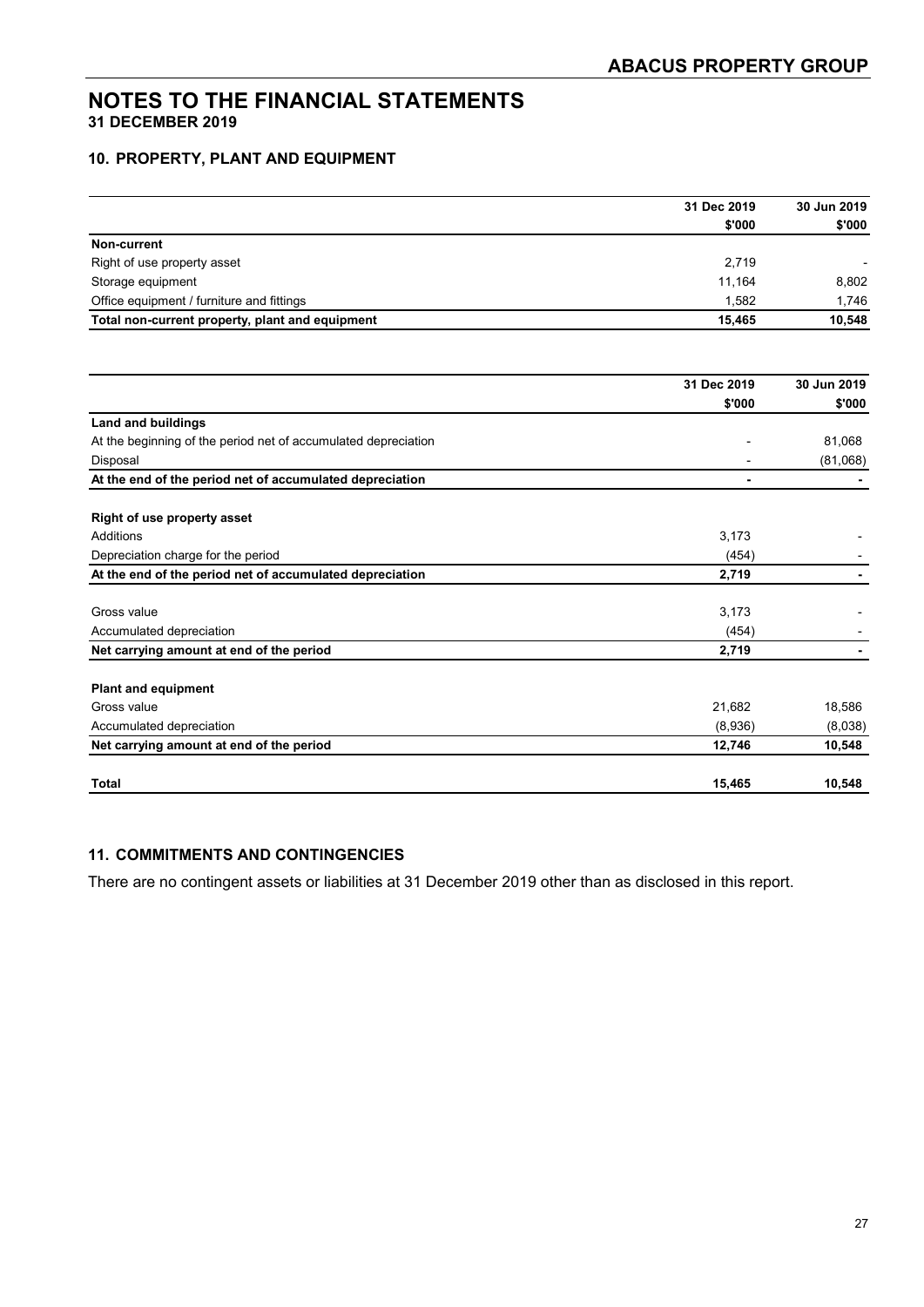#### **12. DISCONTINUED OPERATIONS**

At 30 June 2019, Abacus Hospitality Fund was classified as a discontinued operation as the Fund was in process of being wound up. Abacus Hospitality Fund was presented in the segment note within the non core segment. The results of Abacus Hospitality Limited for the relevant year were presented as follows:

|                                                                                                  | 31 Dec 2019              | 31 Dec 2018 |
|--------------------------------------------------------------------------------------------------|--------------------------|-------------|
|                                                                                                  | \$'000                   | \$'000      |
|                                                                                                  |                          |             |
| Hotel income                                                                                     |                          | 5,546       |
| Finance income                                                                                   |                          | 767         |
| Other income                                                                                     |                          | 2           |
| <b>Total Revenue and Other Income</b>                                                            |                          | 6,315       |
| Hotel expenses                                                                                   |                          | (4, 193)    |
| Net change in fair value of investment properties and property, plant and equipment derecognised |                          | (396)       |
| Administrative and other expenses                                                                |                          | (47)        |
| <b>PROFIT BEFORE TAX FROM DISCONTINUED OPERATIONS</b>                                            |                          | 1,679       |
| Income tax expense                                                                               | $\overline{\phantom{0}}$ |             |
| NET PROFIT AFTER TAX FROM DISCONTINUED OPERATIONS                                                |                          | 1,679       |

At 30 June 2019, Abacus Hospitality Fund had no assets or liabilities.

The net cash flow incurred by Abacus Hospitality Fund were as follows:

|                             | 31 Dec 2019              | 31 Dec 2018 |
|-----------------------------|--------------------------|-------------|
|                             | \$'000                   | \$'000      |
|                             |                          |             |
| Operating                   | $\overline{\phantom{0}}$ | (4,934)     |
| Investing                   | $\overline{\phantom{0}}$ | 83,406      |
| Financing                   | $\overline{\phantom{0}}$ | (736)       |
| Net cash (outflow) / inflow | ۰                        | 77,736      |

**Basic and diluted earnings per stapled security from discontinued operations (cents) - 0.68**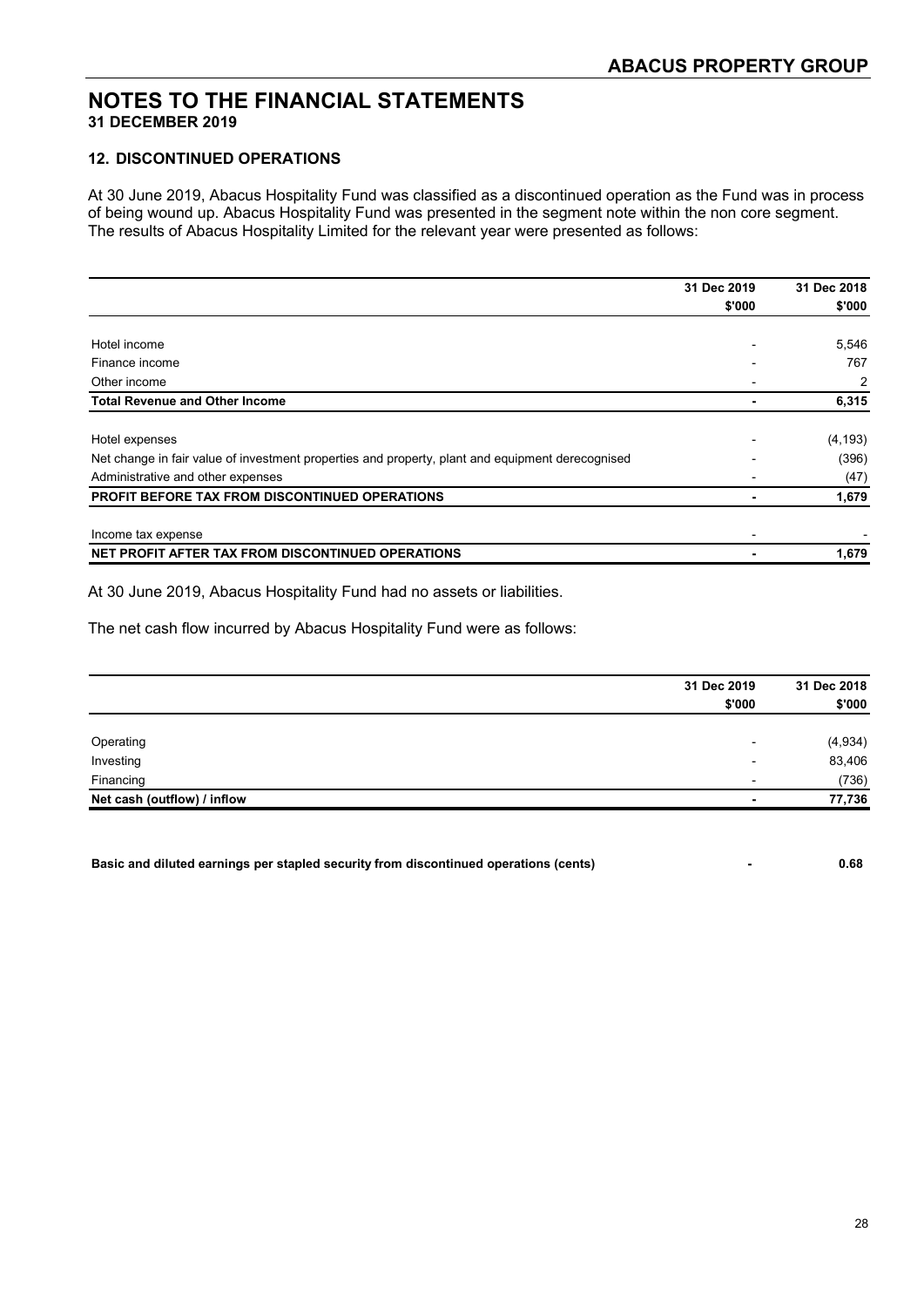#### **13. SUMMARY OF SIGNIFICANT ACCOUNTING POLICIES**

The half-year financial report does not include all notes of the type normally included within the Annual Financial Report and therefore cannot be expected to provide as full an understanding of the financial performance, financial position and financing and investing activities of the consolidated entity as the Annual Financial Report.

The half-year financial report should be read in conjunction with the Annual Financial Report of Abacus Property Group for the year ended 30 June 2019. It is also recommended that the half-year financial report be considered together with any public announcements made by the Abacus Property Group during the half-year ended 31 December 2019 in accordance with the continuous disclosure obligations arising under the Corporations Act 2001.

The accounting policies adopted in the preparation of the interim condensed consolidated financial statements are consistent with those followed in the preparation of the Group's annual consolidated financial statements for the year ended 30 June 2019 except for the adoption of new standards and interpretations effective as of 1 July 2019.

#### **New accounting standards and interpretations**

The Group has adopted the following new standards which became applicable on 1 July 2019:

- AASB 16 Leases
- AASB 2017-7 Amendments to Australian Accounting Standards Long-term Interests in Associates and Joint Ventures
- AASB 2018-1 Amendments to Australian Accounting Standards Annual Improvements 2015-2017 Cycle
- AASB Interpretation 23 Uncertainty over Income Tax Treatments, and relevant amending standards

The adoption of these amended standards and interpretation has no material impact on the financial results of the Group.

Certain Australian Accounting Standards and Interpretations have recently been issued or amended but are not yet effective and have not been adopted by the Group for the half-year ended 31 December 2019. The impact of these new standards or amendments to the standards (to the extent relevant to the Group) and interpretations is as follows:

- AASB 2018-6 Amendments to Australian Accounting Standards - Definition of a Business (effective from 1 January 2020)

This amends AASB 3 - Business Combinations to clarify the definition of a business, assisting entities to determine whether a transaction should be accounted for as a business combination or as an asset acquisition. This amendment is not expected to have a significant impact on the financial statements on application.

- AASB 2018-7 Amendments to Australian Accounting Standards - Definition of Material (effective from 1 January 2020)

This amends AASB 101 Presentation of Financial Statements and AASB 108 Accounting Policies, Changes in Accounting Estimates and Errors, to clarify the definition of material and its application by improving the wording and aligning the definition across AASB Standards and other publications. This amendment is not expected to have a significant impact on the financial statements on application.

- AASB 2014-10 Amendments to Australian Accounting Standards - Sale or Contribution of Assets between an Investor and its Associate or Joint Venture (effective from 1 January 2022)

This amends AASB 10 - Consolidated Financial Statements and AASB 128 - Investments in Associates and Joint Ventures to address an inconsistency between the requirements of AASB 10 and AASB 128 in dealing with the sale or contribution of assets between an investor and its associate or joint venture. This amendment is not expected to have a significant impact on the financial statements on application.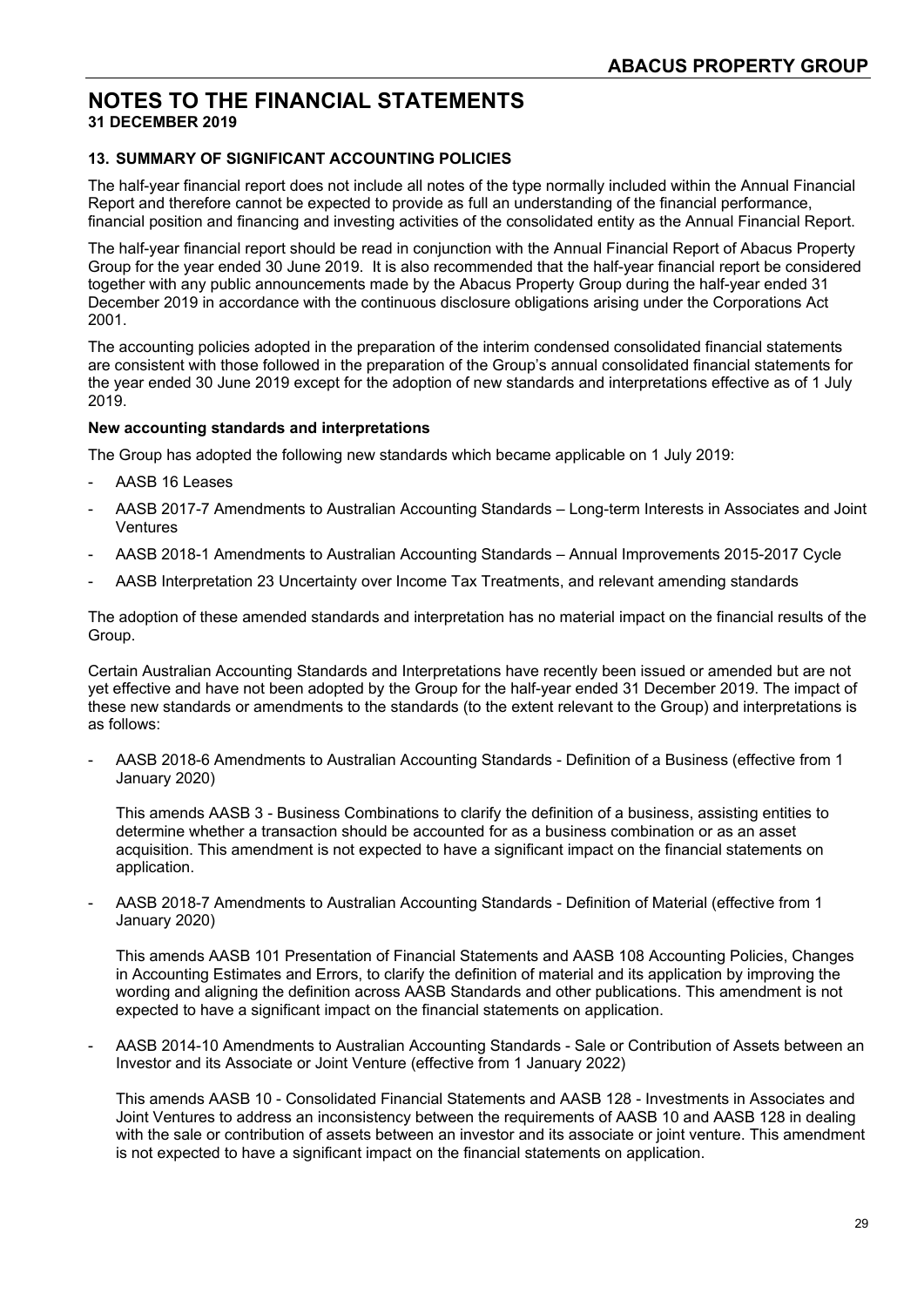#### **14. EVENTS AFTER BALANCE SHEET DATE**

On 15 January 2020, Abacus completed the acquisition of an office building at 99 Walker Street, North Sydney NSW for \$311.3 million excluding transaction costs.

Other than as disclosed in this report, there has been no other matter or circumstance that has arisen since the end of the financial period that has significantly affected, or may affect, the Group's operations in future financial years, the results of those operations or the Group's state of affairs in future financial years.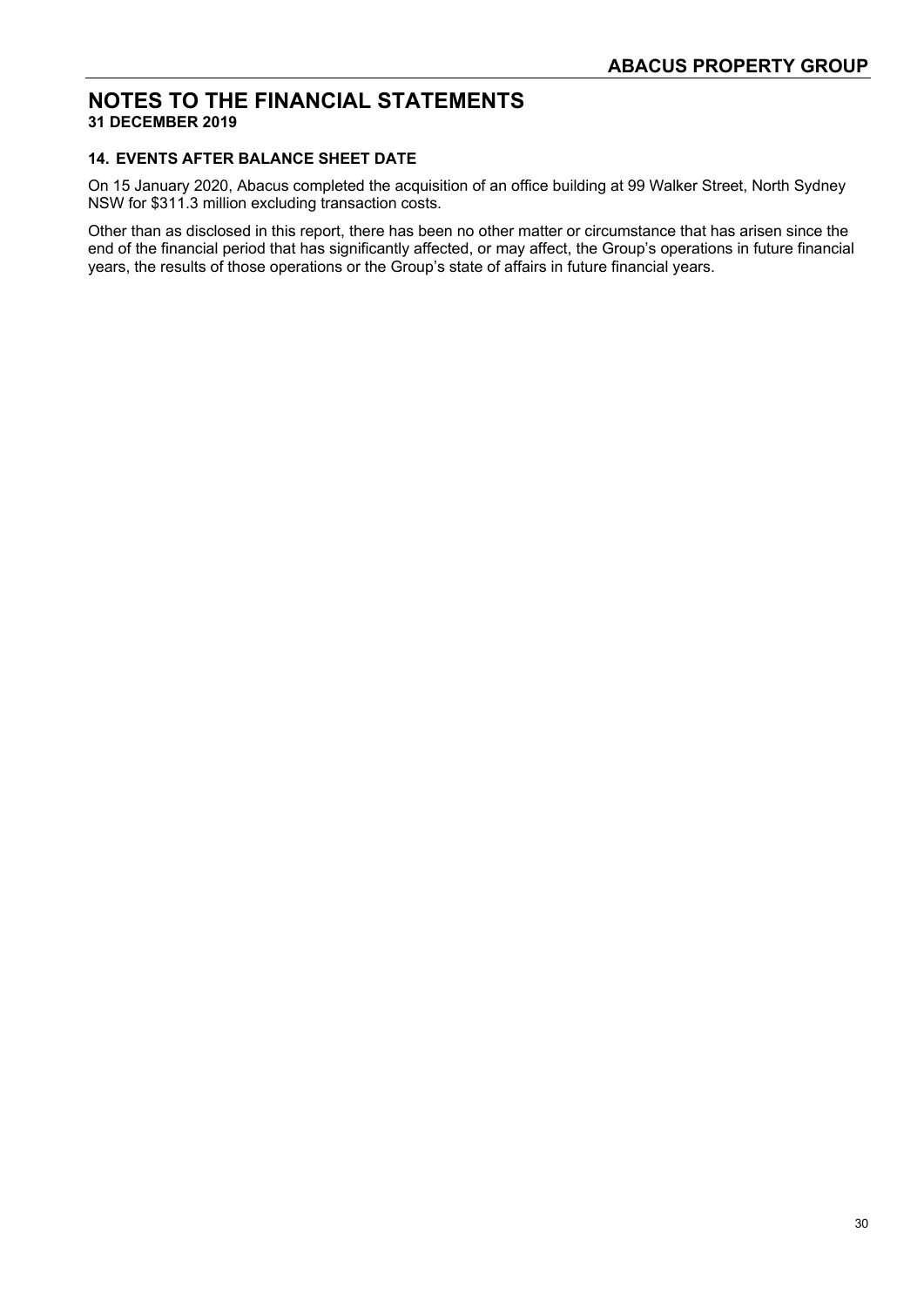### **DIRECTORS' DECLARATION**

In accordance with a resolution of the directors of Abacus Group Holdings Limited, we state that:

In the opinion of the directors:

- (a) the financial statements and notes of the consolidated entity are in accordance with the *Corporations Act 2001*, including:
	- (i) giving a true and fair view of the financial position as at 31 December 2019 and the performance for the half-year ended on that date for the consolidated entity; and
	- (ii) complying with Accounting Standard AASB 134 *Interim Financial Reporting* and the *Corporations Regulations 2001*.
- (b) there are reasonable grounds to believe that the consolidated entity will be able to pay its debts as and when they become due and payable.

On behalf of the Board

 $1$  $\overline{a}$ 

Myra Salkinder Steven Sewell Chair **Chair** Managing Director Sydney, 18 February 2020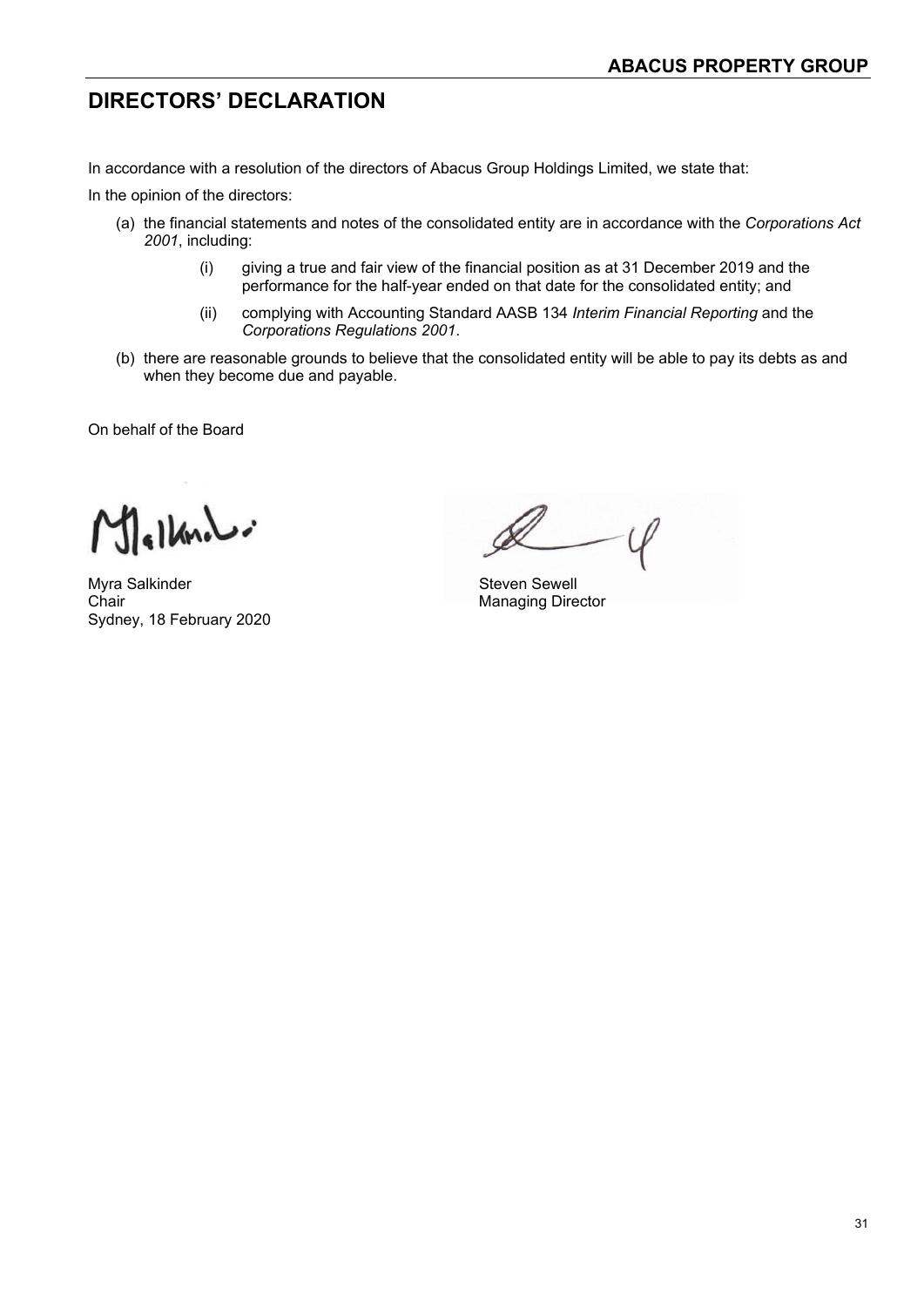

Ernst & Young 200 George Street Sydney NSW 2000 Australia GPO Box 2646 Sydney NSW 2001 Tel: +61 2 9248 5555 Fax: +61 2 9248 5959 ey.com/au

### **Independent Auditor's Review Report to the Members of Abacus Group Holdings Limited**

### **Report on the Half-Year Financial Report**

#### Conclusion

We have reviewed the accompanying half-year financial report of Abacus Group Holdings Limited (the Company) and its subsidiaries (collectively the Group), which comprises the consolidated statement of financial position as at 31 December 2019, the consolidated statement of comprehensive income, consolidated statement of changes in equity and consolidated statement of cash flows for the half-year ended on that date, notes comprising a summary of significant accounting policies and other explanatory information, and the directors' declaration.

Based on our review, which is not an audit, nothing has come to our attention that causes us to believe that the half-year financial report of the Group is not in accordance with the *Corporations Act 2001*, including:

- a) giving a true and fair view of the consolidated financial position of the Group as at 31 December 2019 and of its consolidated financial performance for the half-year ended on that date; and
- b) complying with Accounting Standard AASB 134 *Interim Financial Reporting* and the *Corporations Regulations 2001*.

#### Directors' Responsibility for the Half-Year Financial Report

The directors of the Company are responsible for the preparation of the half-year financial report that gives a true and fair view in accordance with Australian Accounting Standards and the *Corporations Act 2001* and for such internal control as the directors determine is necessary to enable the preparation of the halfyear financial report that is free from material misstatement, whether due to fraud or error.

#### Auditor's Responsibility

Our responsibility is to express a conclusion on the half-year financial report based on our review. We conducted our review in accordance with Auditing Standard on Review Engagements ASRE 2410 *Review of a Financial Report Performed by the Independent Auditor of the Entity*, in order to state whether, on the basis of the procedures described, anything has come to our attention that causes us to believe that the half-year financial report is not in accordance with the *Corporations Act 2001* including: giving a true and fair view of the Group's consolidated financial position as at 31 December 2019 and its consolidated financial performance for the half-year ended on that date; and complying with Accounting Standard AASB 134 *Interim Financial Reporting* and the *Corporations Regulations 2001*. As the auditor of the Group, ASRE 2410 requires that we comply with the ethical requirements relevant to the audit of the annual financial report.

A review of a half-year financial report consists of making enquiries, primarily of persons responsible for financial and accounting matters, and applying analytical and other review procedures. A review is substantially less in scope than an audit conducted in accordance with Australian Auditing Standards and consequently does not enable us to obtain assurance that we would become aware of all significant matters that might be identified in an audit. Accordingly, we do not express an audit opinion.